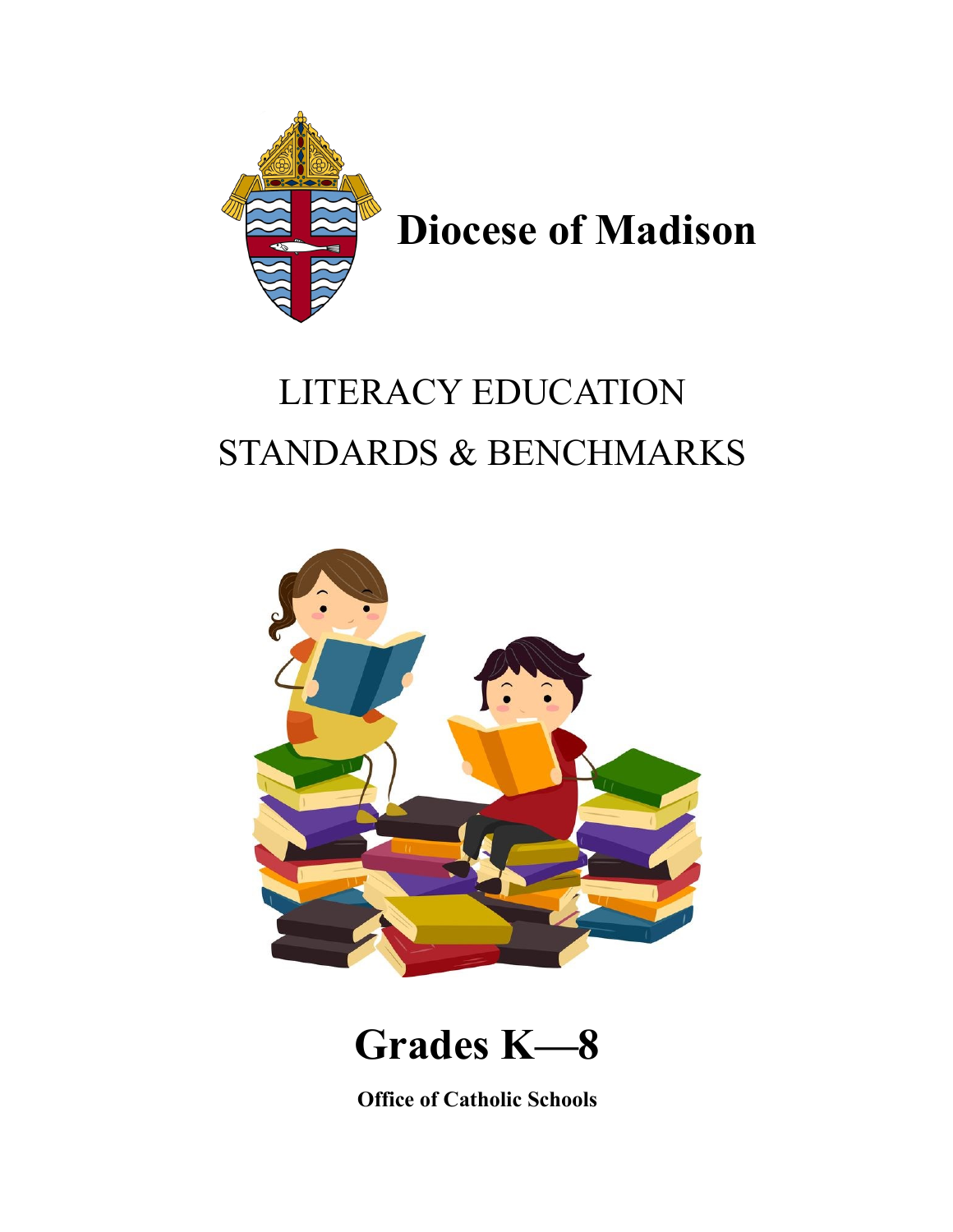# **LR. Literacy: Reading LW. Literacy: Writing LS. Literacy: Speaking and Listening Literacy Standards - Grades K-5 LS.1. Comprehension and Collaboration LS.2. Presentation of Knowledge and Ideas LS.3. Language Development LW.1. Text Types and Purposes LW.2. Production and Distribution of Writing LW.3. Research to Build and Present Knowledge LW.4. Range of Writing LW.5. Language Development LR.1. Key Ideas and Details LR.2. Craft and Structure LR.4. Foundational Skills & Level of Complexity LR.3. Integration of Knowledge and Ideas LR.5. Language Acquisition and Development**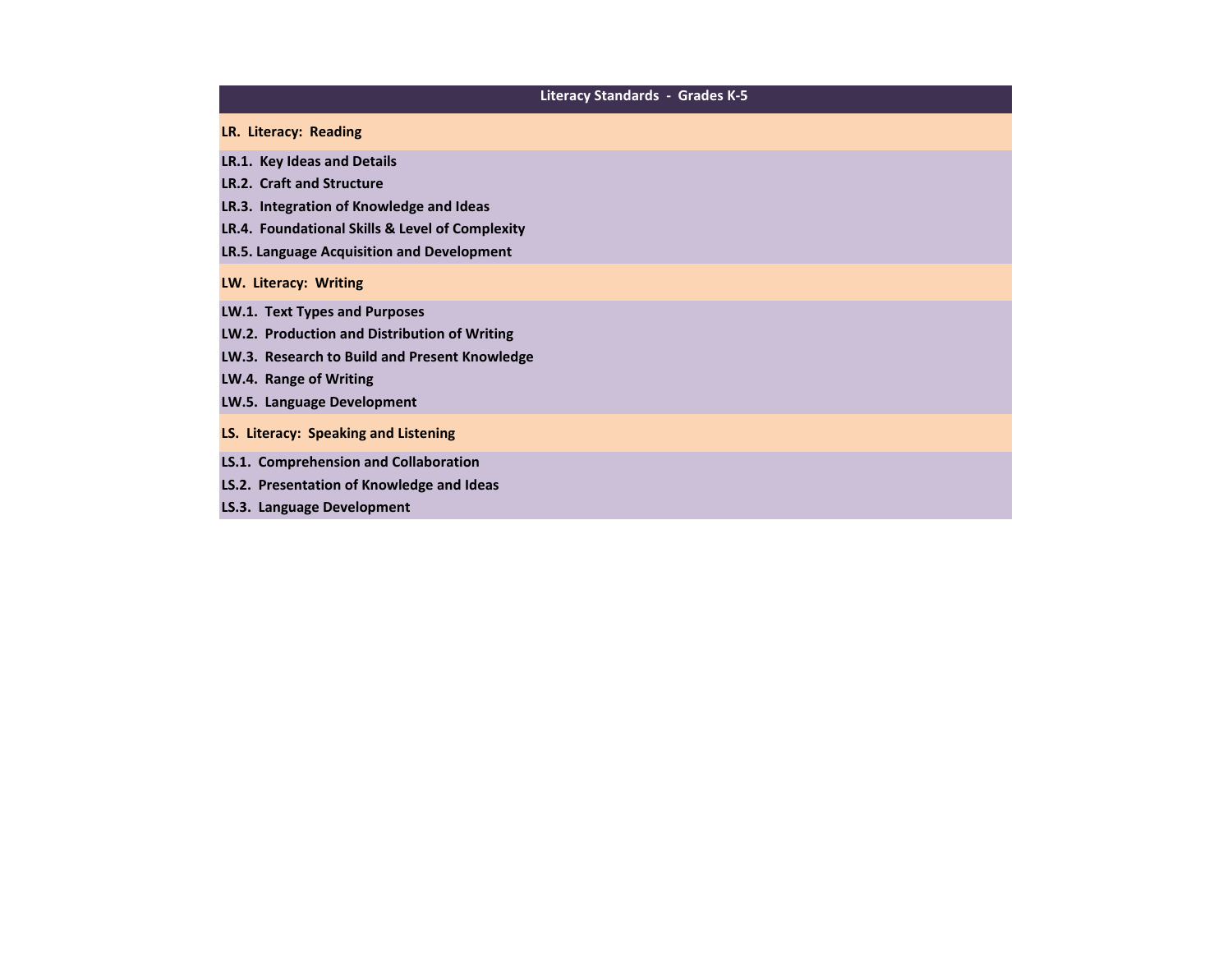|       | Kindergarten:                                                                                                                                 | Grade 1:                                                                                                                                                                                      | Grade 2:                                                                                                                         |
|-------|-----------------------------------------------------------------------------------------------------------------------------------------------|-----------------------------------------------------------------------------------------------------------------------------------------------------------------------------------------------|----------------------------------------------------------------------------------------------------------------------------------|
| LR.1. | <b>Key Ideas and Details</b>                                                                                                                  |                                                                                                                                                                                               |                                                                                                                                  |
| A     | With prompting and support, ask and Ask and answer questions about key<br>answer questions about key details in details in a text.<br>a text. |                                                                                                                                                                                               | Ask and answer questions as who,<br>what, where, when, why, and how to<br>demonstrate understanding of key<br>details in a text. |
| B     | With prompting and support, retell<br>familiar stories, including key details.                                                                | Retell stories, including key details,<br>and demonstrate understanding of<br>their central message or lesson.                                                                                | Recount stories from diverse cultures,<br>and determine their central message,<br>lesson, or moral.                              |
| C     | With prompting and support, identify<br>the main topic and retell key details<br>of a text.                                                   | Identify the main topic and retell key<br>details of a text.                                                                                                                                  | Identify the main topic of a<br>multiparagraph text as well as the<br>focus of specific paragraphs within<br>the text.           |
| D     | With prompting and support, identify Describe with key details the<br>in a story.                                                             | characters, settings, and major events characters, settings, and major events respond to major events and<br>in a story.                                                                      | Describe how characters in a story<br>challenges.                                                                                |
| E     | With prompting and support,<br>individuals, events, ideas, or pieces of information in a text.<br>information in a text.                      | Describe the connection between two Describe the connection between a<br>describe the connection between two individuals, events, ideas, or pieces of series of historical events, scientific | ideas or concepts, or steps in<br>technical procedures in a text.                                                                |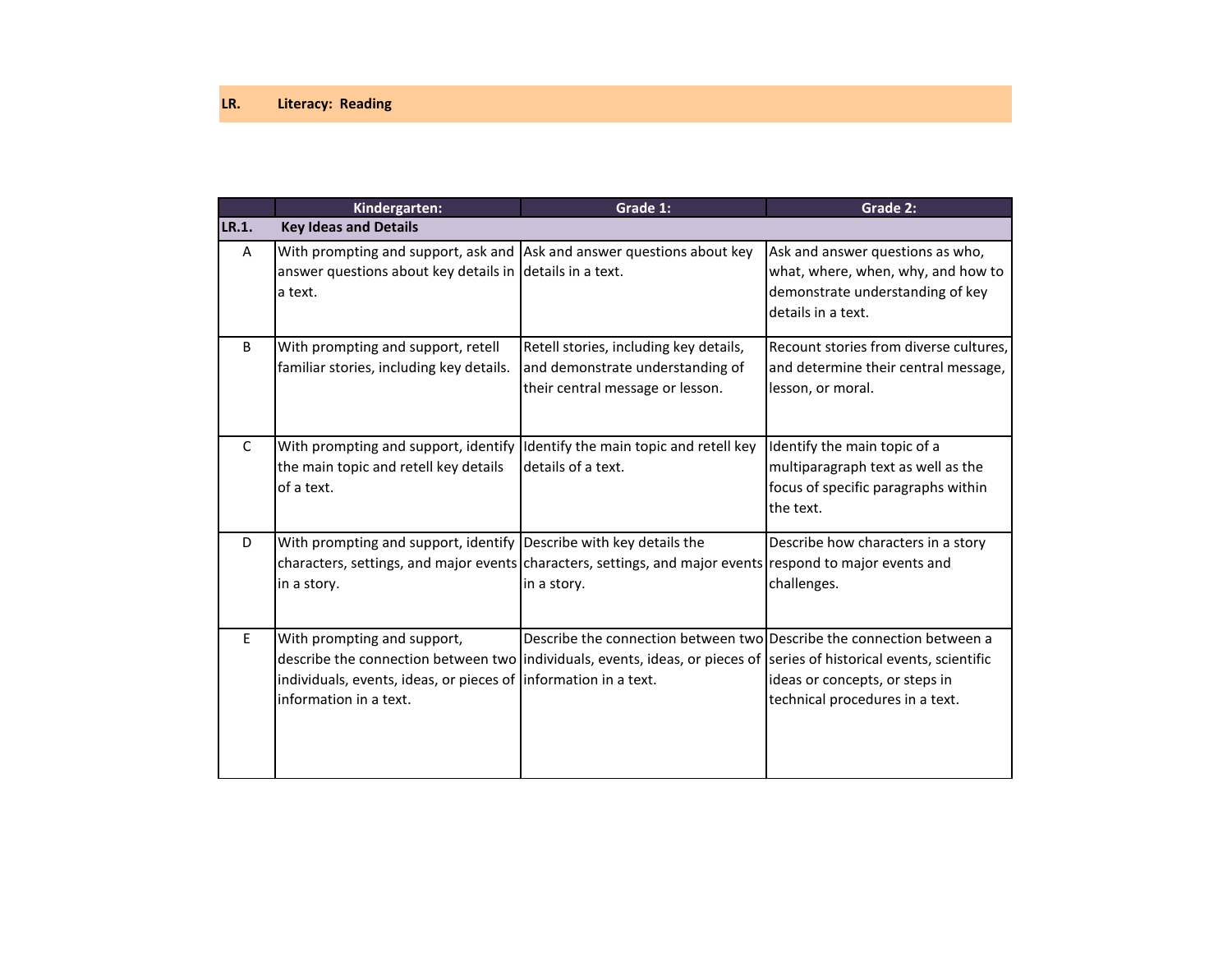|       | Grade 3:                                                                                                                                                                                                                      | Grade 4:                                                                                                    | Grade 5:                                                                                                                                           |
|-------|-------------------------------------------------------------------------------------------------------------------------------------------------------------------------------------------------------------------------------|-------------------------------------------------------------------------------------------------------------|----------------------------------------------------------------------------------------------------------------------------------------------------|
| LR.1. | <b>Key Ideas and Details</b>                                                                                                                                                                                                  |                                                                                                             |                                                                                                                                                    |
| A     | Ask and answer questions by<br>referring to a text to demonstrate<br>understanding.                                                                                                                                           | Refer to details and examples in a<br>text when explaining what the text<br>says.                           | Quote accurately and draw<br>inferences from a text.                                                                                               |
| B     | Recount stories from diverse cultures,<br>and determine how the central<br>theme is conveyed through details.                                                                                                                 | Determine the theme of a story,<br>drama, or poem from details in the<br>text.                              | Determine the theme of a story,<br>drama, or poem from details in the<br>text.                                                                     |
| C     | Determine the main idea of a text;<br>recount the key details and explain<br>how they support the main idea.                                                                                                                  | Determine the main idea of a text<br>and explain how it is supported by<br>key details; summarize the text. | Determine the main ideas of a text<br>and explain how they are supported<br>by key details; summarize the text.                                    |
| D     | Describe characters in a story and<br>explain how their actions contribute<br>to the sequence of events.                                                                                                                      | Describe in depth a character, setting,<br>or event in a story or drama.                                    | Compare and contrast characters,<br>settings, or events in a story or drama<br>while drawing on specific details.                                  |
| E     | Using language that pertains to time,<br>sequence, and cause & effect,<br>describe the relationship between a<br>series of historical events, scientific<br>ideas or concepts, or steps in<br>technical procedures in a text. | Explain events, procedures, ideas, or<br>concepts in a historical, scientific, or<br>technical text.        | Explain the relationships or<br>interactions between individuals,<br>events, ideas, or concepts in a<br>historical, scientific, or technical text. |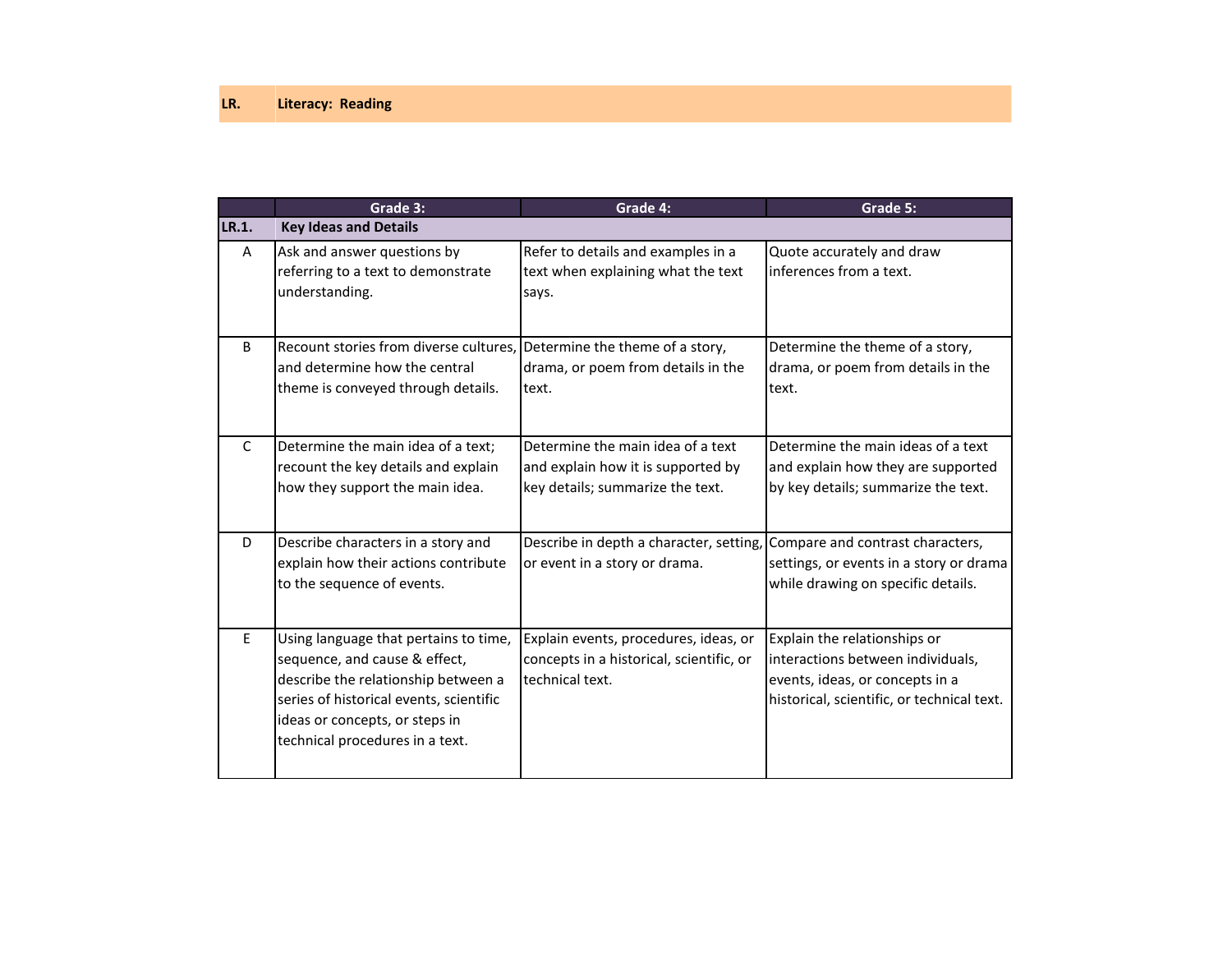|              | Kindergarten:                                                                              | Grade 1:                                                                                                | Grade 2:                                                                                           |
|--------------|--------------------------------------------------------------------------------------------|---------------------------------------------------------------------------------------------------------|----------------------------------------------------------------------------------------------------|
| <b>LR.2.</b> | <b>Craft and Structure</b>                                                                 |                                                                                                         |                                                                                                    |
| A            | With prompting and support, ask and<br>answer questions about unknown<br>words in a story. | Identify words and phrases in stories<br>or poems that suggest feelings or<br>appeal to the senses.     | Describe how words and phrases<br>supply rhythm and meaning in a<br>story, poem, or song.          |
| B            | With prompting and support, ask and<br>answer questions about unknown<br>words in a text.  | Ask and answer questions to help<br>determine or clarify the meaning of<br>words and phrases in a text. | Determine the meaning of words and<br>phrases in a relevant text.                                  |
| C            | Recognize common types of texts.                                                           | Know and use various fiction text<br>features to locate key facts or<br>information in a text.          | Describe the overall structure of a<br>story, including describing beginnings<br>and endings.      |
| D            | Identify the front cover, back cover,<br>and title page of a book.                         | Know and use various nonfiction text<br>features to locate key facts or<br>information in a text.       | Know and use various text features to<br>locate key facts or information in a<br>text efficiently. |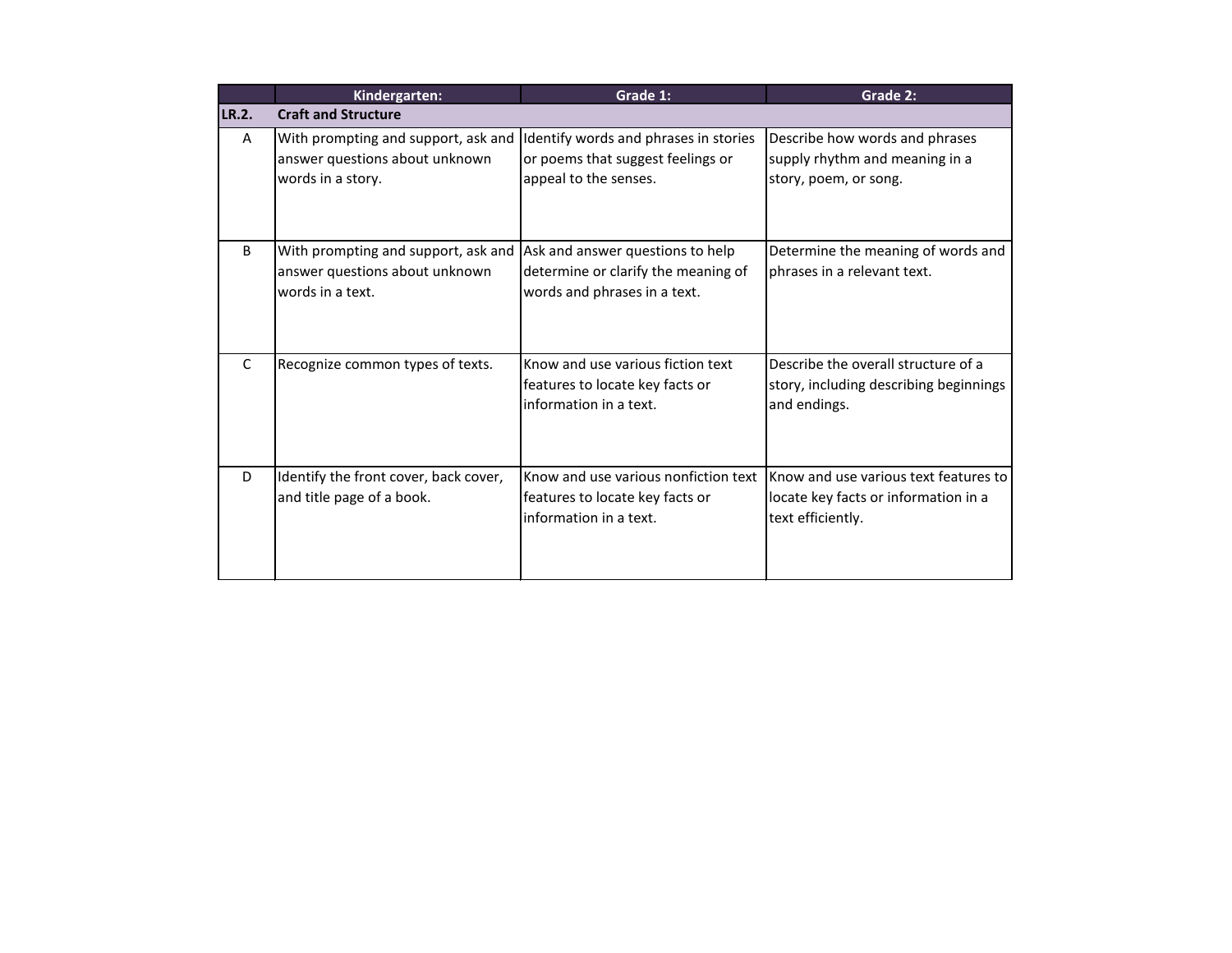|              | Grade 3:                                                                                                                                        | Grade 4:                                                                                                                                            | Grade 5:                                                                                                                                     |
|--------------|-------------------------------------------------------------------------------------------------------------------------------------------------|-----------------------------------------------------------------------------------------------------------------------------------------------------|----------------------------------------------------------------------------------------------------------------------------------------------|
| <b>LR.2.</b> | <b>Craft and Structure</b>                                                                                                                      |                                                                                                                                                     |                                                                                                                                              |
| A            | Determine the meaning of words and<br>phrases as they are used in a text,<br>distinguishing literal from nonliteral<br>language.                | Determine the meaning of words and<br>phrases as they are used in a text,<br>distinguishing literal from nonliteral<br>language.                    | Determine the meaning of words and<br>phrases as they are used in a text,<br>including figurative language such as<br>metaphors and similes. |
| B            | Determine the meaning of general<br>academic and domain-specific words<br>and phrases in a relevant text.                                       | Determine the meaning of general<br>academic and domain-specific words<br>and phrases in a relevant text.                                           | Determine the meaning of general<br>academic and domain-specific words<br>and phrases in a relevant text.                                    |
| $\mathsf{C}$ | Describe how each successive part of<br>a story, drama, or poem builds on<br>earlier sections.                                                  | Explain how a series of chapters,<br>scenes, or stanzas fits together to<br>provide the overall structure of a<br>particular story, drama, or poem. | Explain major differences between<br>poems, drama, and prose, and refer<br>to the structural elements of poems.                              |
| D            | Know and use various text features to Describe the overall structure of<br>locate information relevant to a given<br>text or topic efficiently. | events, ideas, concepts, or<br>information in a text.                                                                                               | Compare and contrast the overall<br>structure of events, ideas, concepts,<br>or information in a text.                                       |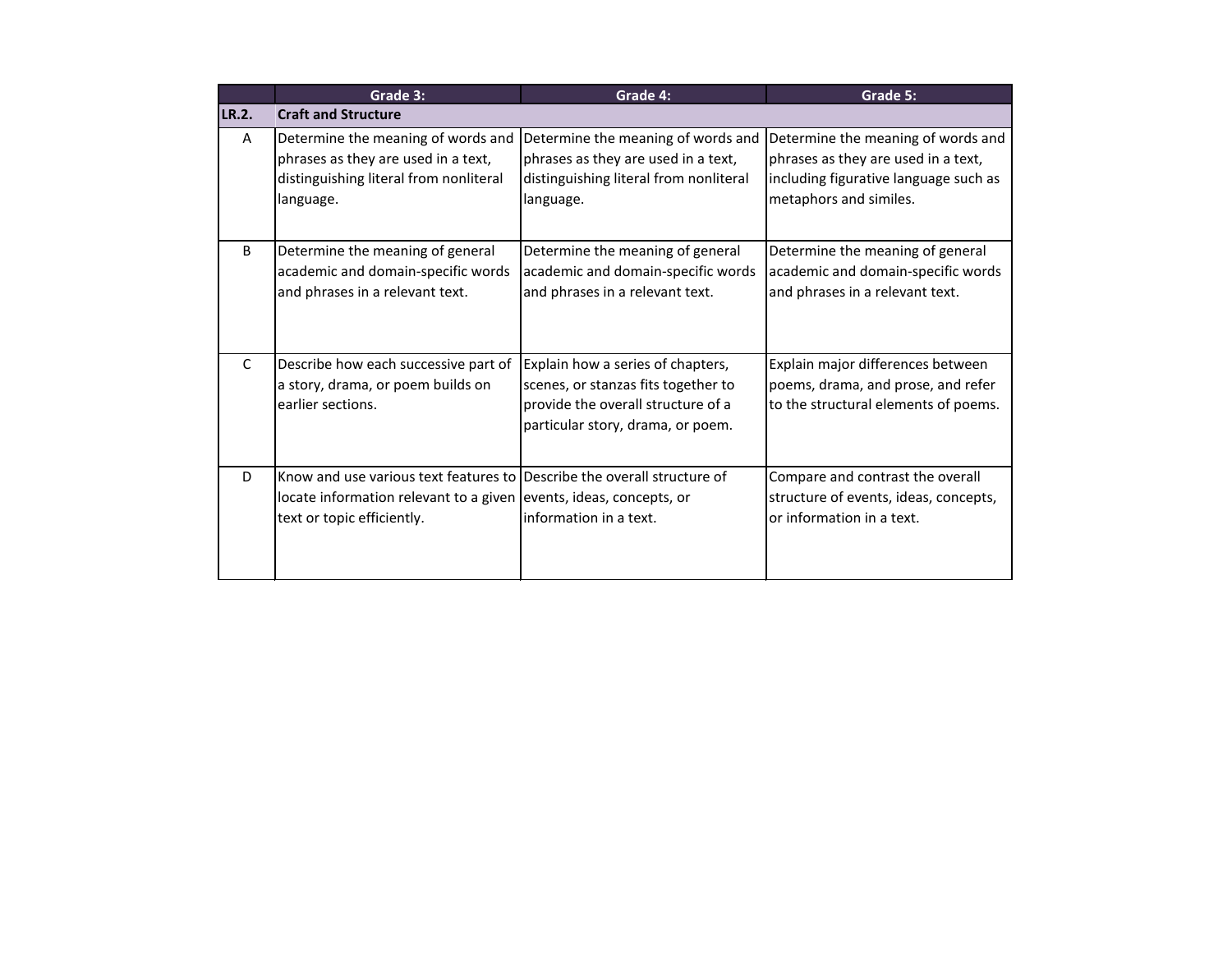|              | Kindergarten:                                                                                                            | Grade 1:                                                                                                              | Grade 2:                                                                                                  |
|--------------|--------------------------------------------------------------------------------------------------------------------------|-----------------------------------------------------------------------------------------------------------------------|-----------------------------------------------------------------------------------------------------------|
| LR.3.        | <b>Integration of Knowledge and Ideas</b>                                                                                |                                                                                                                       |                                                                                                           |
| A            | Predict what happens next in a series<br>of events.                                                                      | Predict outcomes from a series of<br>events.                                                                          | Predict outcomes and draw<br>conclusions from a series of events.                                         |
| B            | With prompting and support, name<br>the author and illustrator of a story<br>and define their role.                      | Identify who is telling the story at<br>various points in a text.                                                     | Understand differences in characters<br>by speaking in a different voice for<br>each character.           |
| $\mathsf{C}$ | With prompting and support, name<br>the author and illustrator of a text<br>and define their role.                       | Distinguish between information<br>provided by words and illustrations.                                               | Identify the main purpose of a text.                                                                      |
| D            | With prompting and support,<br>describe the relationship between<br>illustrations and the story in which<br>they appear. | Use illustrations and details in a story<br>to describe its characters, setting, or<br>events.                        | Use information gained from the text<br>demonstrate understanding of its<br>characters, setting, or plot. |
| E.           | With prompting and support,<br>describe the relationship between<br>illustrations and the text in which<br>they appear.  | Use the illustrations and details in a<br>text to describe its key ideas.                                             | Explain how specific images<br>contribute to and clarify a text.                                          |
| F            | With prompting and support,<br>compare and contrast the<br>experiences of characters in stories.                         | Compare and contrast the<br>experiences of characters in stories.                                                     | Compare and contrast different<br>versions of the same story.                                             |
| G            | With prompting and support, identify<br>similarities and differences between<br>nonfiction texts on the same topic.      | Identify similarities and differences<br>between nonfiction texts on the same important points presented by<br>topic. | Compare and contrast the most<br>different texts on the same topic.                                       |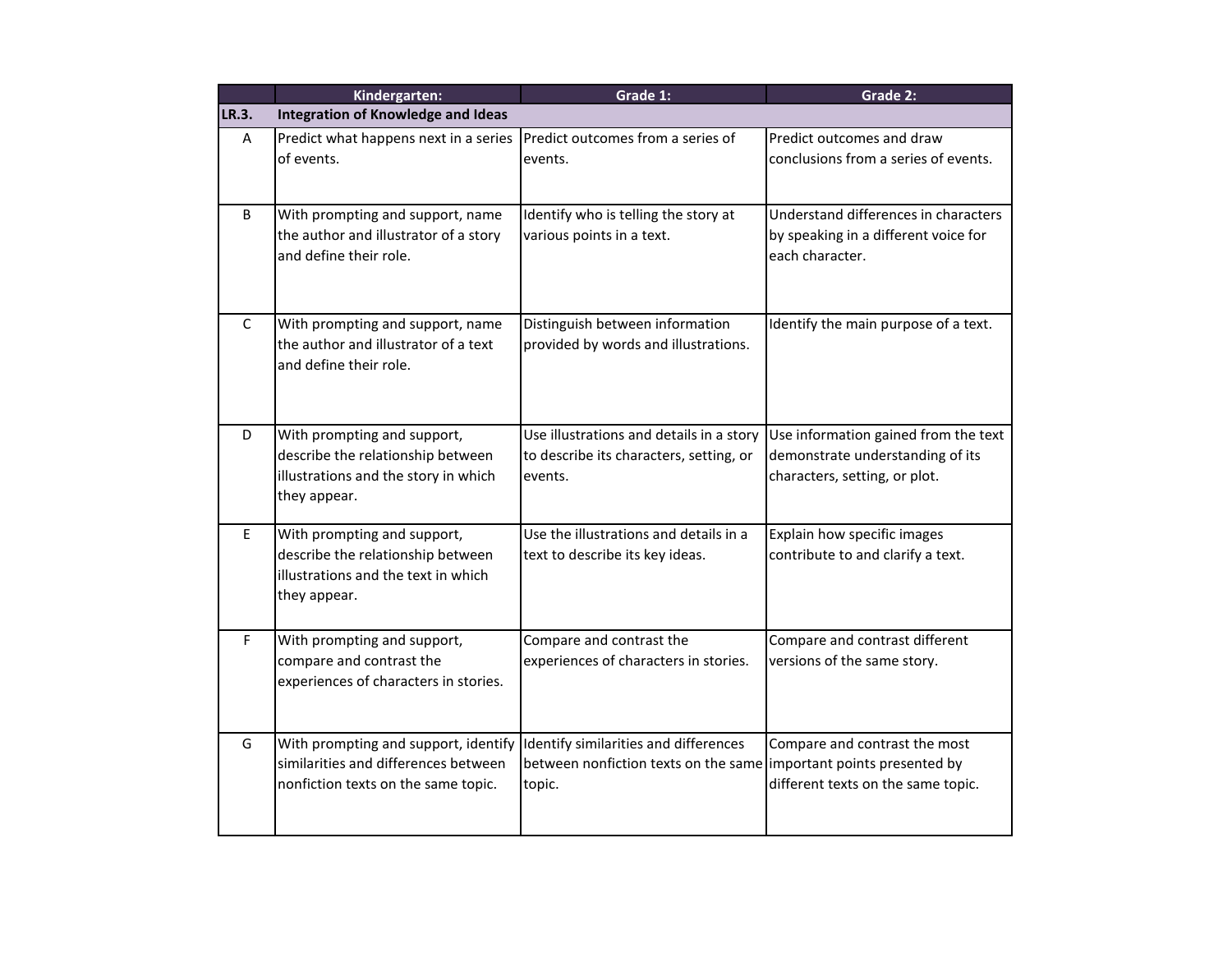|       | Grade 3:                                                                                                                | Grade 4:                                                                                                                          | Grade 5:                                                                                                                                          |
|-------|-------------------------------------------------------------------------------------------------------------------------|-----------------------------------------------------------------------------------------------------------------------------------|---------------------------------------------------------------------------------------------------------------------------------------------------|
| LR.3. | <b>Integration of Knowledge and Ideas</b>                                                                               |                                                                                                                                   |                                                                                                                                                   |
| A     |                                                                                                                         |                                                                                                                                   |                                                                                                                                                   |
| B     | Distinguish personal point of view<br>from that of the narrator or<br>characters.                                       | Compare and contrast the point of<br>view from which different stories are<br>narrated.                                           | Describe how a narrator's or<br>speaker's point of view influences<br>how events are described.                                                   |
| C     | Distinguish personal point of view<br>from that of the author.                                                          | Compare and contrast multiple<br>accounts of the same event or topic.                                                             | Analyze multiple accounts of the<br>same event or topic, noting<br>important similarities and differences<br>in the point of view they represent. |
| D     | Understand how words and<br>illustrations are interrelated in a text.                                                   | Make connections between the text<br>of a story or drama and a visual<br>presentation of the text.                                | Analyze how multiple elements<br>contribute to the meaning, tone, or<br>beauty of a text.                                                         |
| E     | Understand how words and images<br>are related in a text.                                                               | Make connections between the text<br>and the information presented<br>visually.                                                   | Demonstrate how information<br>provided in the text can be used to<br>locate an answer or solve a problem.                                        |
| F     | Compare and contrast the stories<br>written by the same author about the<br>same or similar characters.                 | Compare and contrast the treatment<br>of similar themes and topics.                                                               | Compare and contrast stories in the<br>same genre on their approaches to<br>similar themes and topics.                                            |
| G     | Compare and contrast the most<br>important points and key details<br>presented in different texts on the<br>same topic. | Integrate information from different<br>texts on the same topic in order to<br>write or speak about the subject<br>knowledgeably. | Integrate information from different<br>texts on the same topic in order to<br>write or speak about the subject<br>knowledgeably.                 |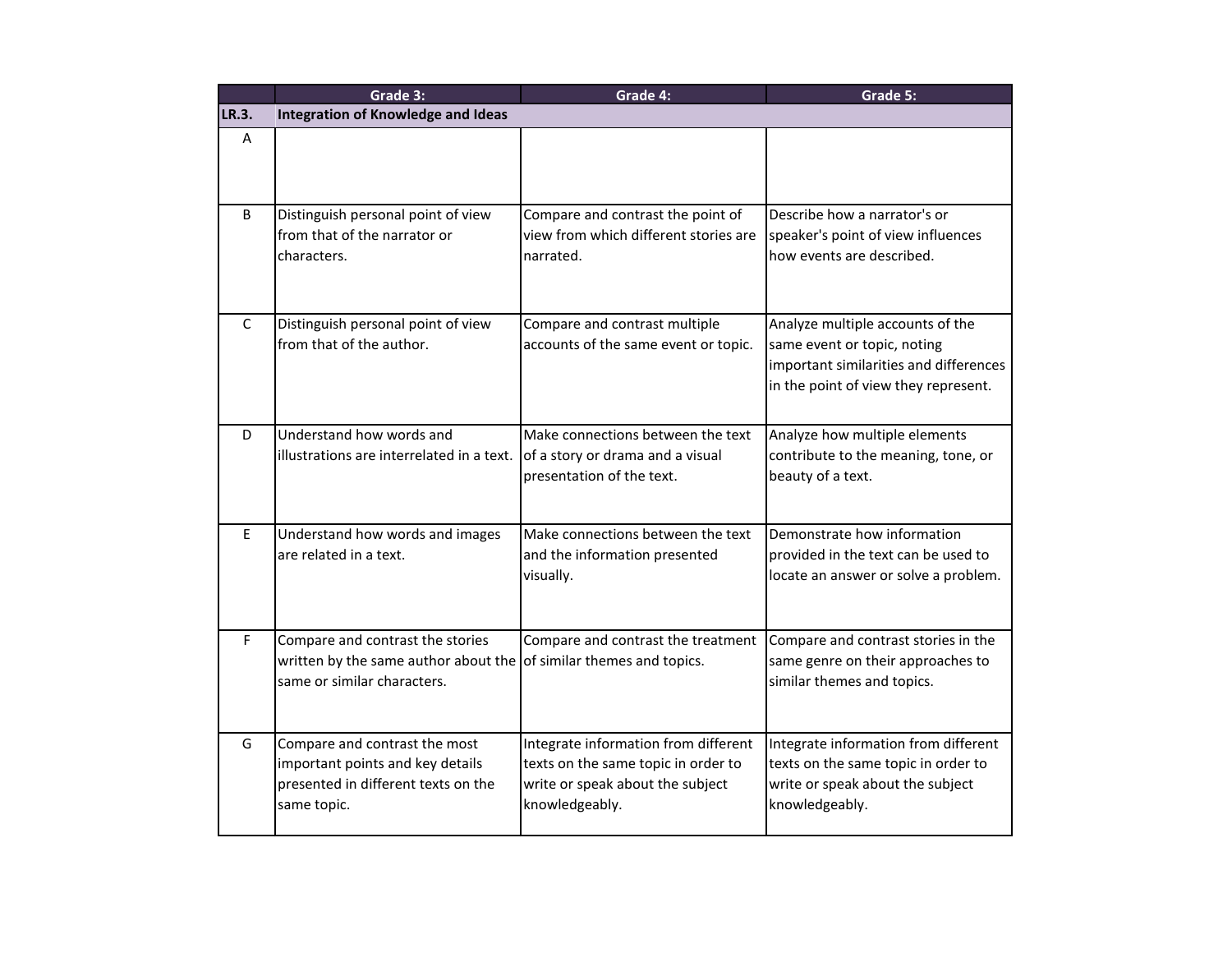|       | Kindergarten:                                                                     | Grade 1:                                                                                | Grade 2:                                                                |  |  |
|-------|-----------------------------------------------------------------------------------|-----------------------------------------------------------------------------------------|-------------------------------------------------------------------------|--|--|
| LR.4. | <b>Foundational Skills &amp; Level of Complexity</b>                              |                                                                                         |                                                                         |  |  |
| A     | Actively engage in group reading<br>activities with purpose and<br>understanding. | With prompting and support, read<br>literature and texts at appropriate<br>grade level. | Read and comprehend literature and<br>texts at appropriate grade level. |  |  |
| B     | Demonstrate understanding of<br>spoken words, syllables, and sounds.              | Demonstrate understanding of<br>spoken words, syllables, and sounds.                    | Read with sufficient accuracy and<br>fluency to support comprehension.  |  |  |
| C     | Know and apply phonics and word<br>analysis skills in decoding words.             | Know and apply phonics and word<br>analysis skills in decoding words.                   | Know and apply phonics and word<br>analysis skills in decoding words.   |  |  |

|              | Grade 3:                                             | Grade 4:                           | Grade 5:                           |  |  |
|--------------|------------------------------------------------------|------------------------------------|------------------------------------|--|--|
| LR.4.        | <b>Foundational Skills &amp; Level of Complexity</b> |                                    |                                    |  |  |
| A            | Read and comprehend literature and                   | Read and comprehend literature and | Read and comprehend literature and |  |  |
|              | texts at appropriate grade level.                    | texts at appropriate grade level.  | texts at appropriate grade level.  |  |  |
| <sub>B</sub> | Read with sufficient accuracy and                    | Read with sufficient accuracy and  | Read with sufficient accuracy and  |  |  |
|              | fluency to support comprehension.                    | fluency to support comprehension.  | fluency to support comprehension.  |  |  |
| C            | Know and apply phonics and word                      | Know and apply phonics and word    | Know and apply phonics and word    |  |  |
|              | analysis skills in decoding words.                   | analysis skills in decoding words. | analysis skills in decoding words. |  |  |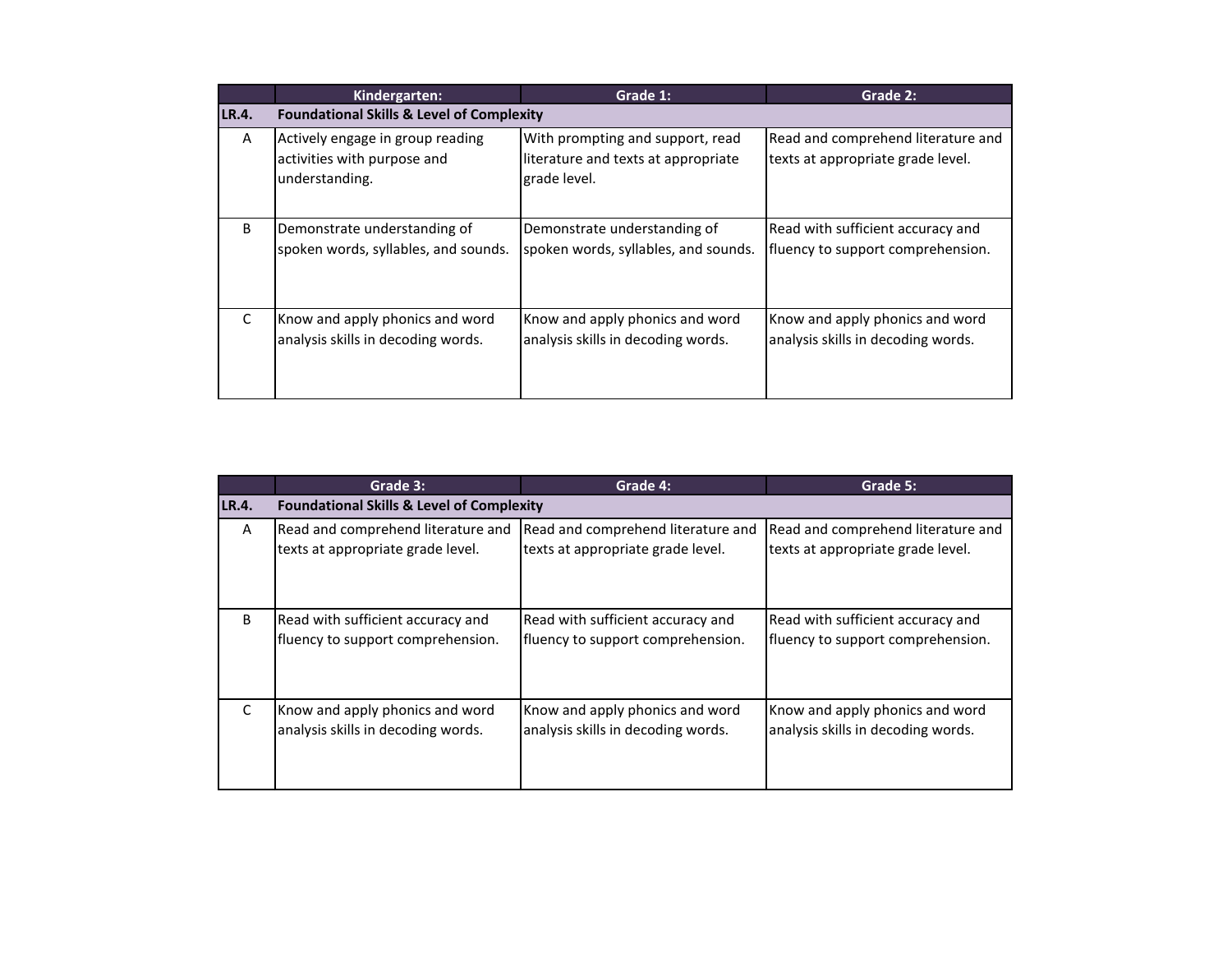|              | Kindergarten:                                                                              | Grade 1:                                                                                                                                            | Grade 2:                                                                                  |  |  |
|--------------|--------------------------------------------------------------------------------------------|-----------------------------------------------------------------------------------------------------------------------------------------------------|-------------------------------------------------------------------------------------------|--|--|
| LR.5.        | <b>Language Acquisition and Development</b>                                                |                                                                                                                                                     |                                                                                           |  |  |
| A            | Read emergent-leader texts with<br>purpose and understanding.                              | Develop knowledge of language and<br>its conventions when reading.                                                                                  | Use knowledge of language and its<br>conventions when reading.                            |  |  |
| B            | Determine or clarify the meaning of<br>unknown and multiple-meaning<br>words and phrases.  | Determine or clarify the meaning of<br>unknown and multiple-meaning<br>words and phrases.                                                           | Determine or clarify the meaning of<br>unknown and multiple-meaning<br>words and phrases. |  |  |
| $\mathsf{C}$ | With guidance and support from<br>adults, explore word relationships<br>and word meanings. | With guidance and support from<br>adults, demonstrate understanding of relationships and word meanings.<br>word relationships and word<br>meanings. | Demonstrate understanding of word                                                         |  |  |

|              | Grade 3:                                                                                  | Grade 4:                                                                                       | Grade 5:                                                                                       |
|--------------|-------------------------------------------------------------------------------------------|------------------------------------------------------------------------------------------------|------------------------------------------------------------------------------------------------|
| LR.5.        | <b>Language Acquisition and Development</b>                                               |                                                                                                |                                                                                                |
| A            | Use knowledge of language and its<br>conventions when reading.                            | Use knowledge of language and its<br>conventions when reading.                                 | Use knowledge of language and its<br>conventions when reading.                                 |
| <sub>B</sub> | Determine or clarify the meaning of<br>unknown and multiple-meaning<br>words and phrases. | Determine or clarify the meaning of<br>unknown and multiple-meaning<br>words and phrases.      | Determine or clarify the meaning of<br>unknown and multiple-meaning<br>words and phrases.      |
| C            | Demonstrate understanding of word<br>relationships and word meanings.                     | Demonstrate understanding of<br>figurative language, word<br>relationships, and word meanings. | Demonstrate understanding of<br>figurative language, word<br>relationships, and word meanings. |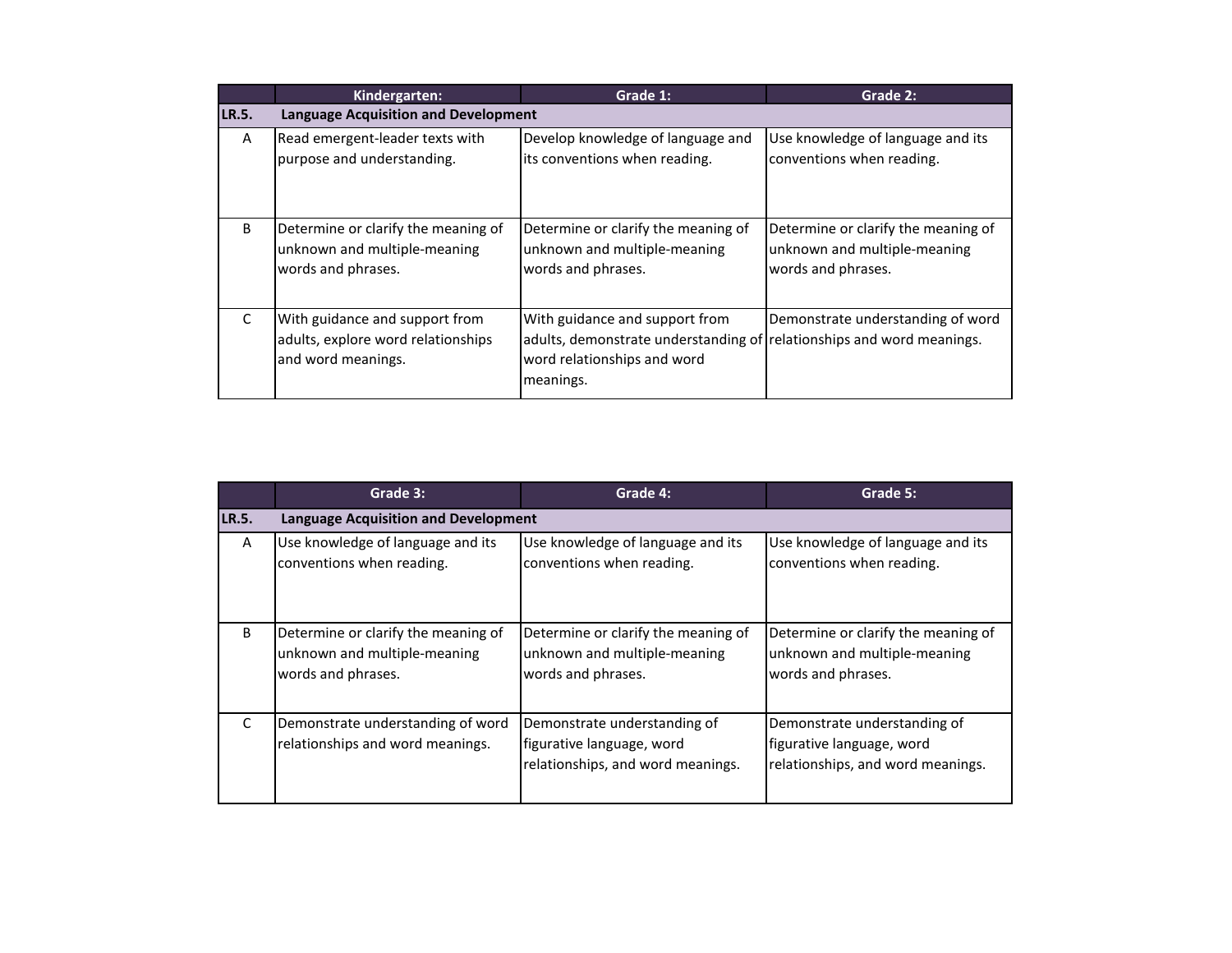|              | Kindergarten:                                                                            | Grade 1:                                                                                                                                     | Grade 2:                                                                                                                                                            |
|--------------|------------------------------------------------------------------------------------------|----------------------------------------------------------------------------------------------------------------------------------------------|---------------------------------------------------------------------------------------------------------------------------------------------------------------------|
| LW.1.        | <b>Text Types and Purposes</b>                                                           |                                                                                                                                              |                                                                                                                                                                     |
| A            | Compose opinion pieces about topics.                                                     | Write opinion pieces introducing the<br>topic, opinions, and reasons, and<br>provide some sense of closure.                                  | Write opinion pieces using linking<br>words to connect opinion and<br>reasons, and provide a concluding<br>statement or section.                                    |
| <sub>B</sub> | Compose informative pieces about<br>topics.                                              | Write informative/explanatory<br>introducing the topic, facts, and<br>points, and provide some sense of<br>closure.                          | Write informative/explanatory texts<br>in introducing a topic, use facts and<br>definitions to develop points, and<br>provide a concluding statement or<br>section. |
| C            | Compose a narrative of an event,<br>including sequence and reaction to<br>what happened. | Write narratives that recount an<br>event or sequence of events, some<br>level of detail, event order, and<br>provide some sense of closure. | Write narratives that recount an<br>event or sequence of events, details,<br>event order, and closure.                                                              |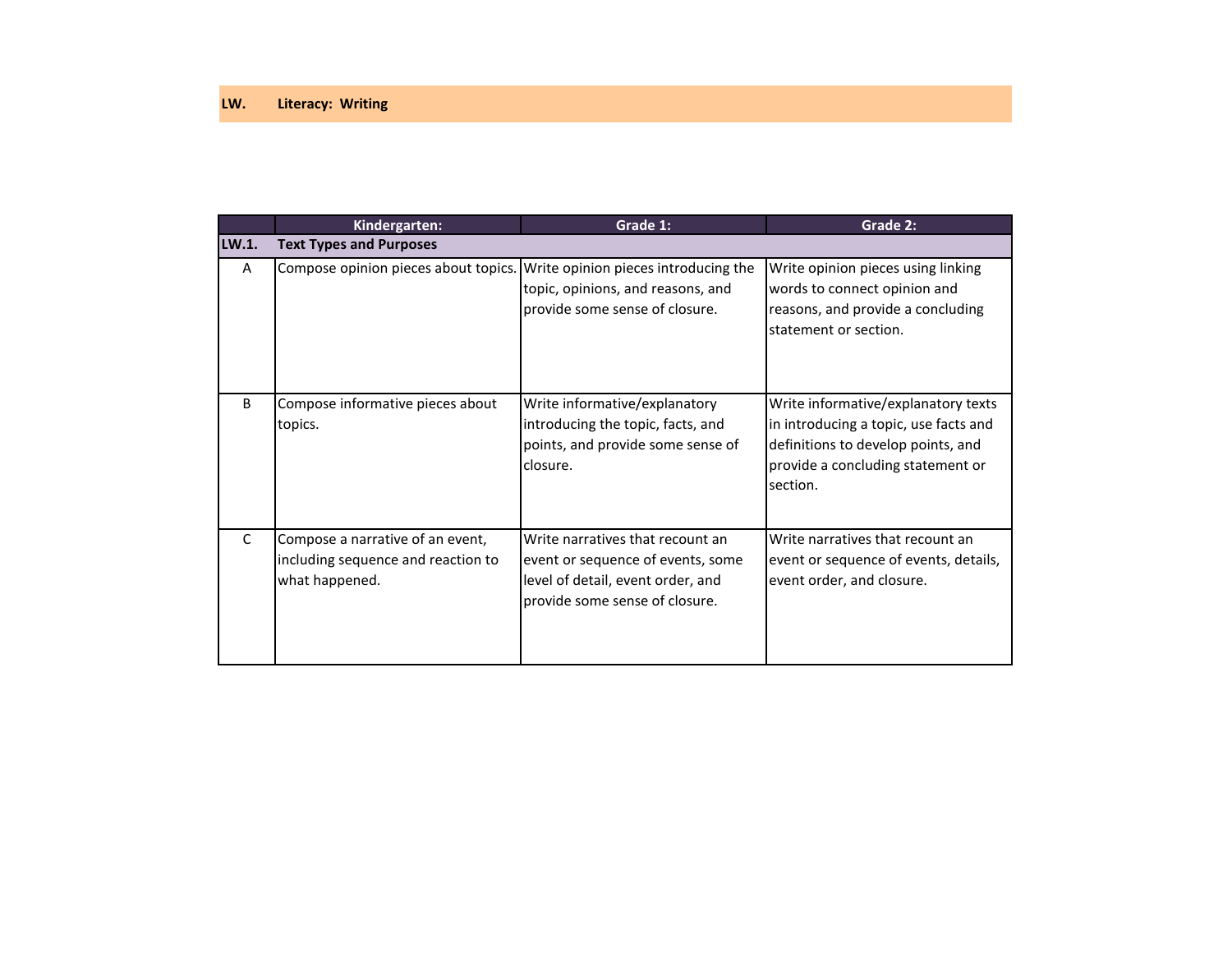|              | Grade 3:                             | Grade 4:                             | Grade 5:                             |
|--------------|--------------------------------------|--------------------------------------|--------------------------------------|
| LW.1.        | <b>Text Types and Purposes</b>       |                                      |                                      |
| A            | Write opinion pieces to support a    | Write opinion pieces to support a    | Write opinion pieces to support a    |
|              | point of view with valid reasoning.  | point of view with valid reasoning.  | point of view with valid reasoning.  |
| B            | Write informative/explanatory texts  | Write informative/explanatory texts  | Write informative/explanatory texts  |
|              | to examine a topic and convey ideas  | to examine a topic and convey ideas  | to examine a topic and convey ideas  |
|              | and information clearly.             | and information clearly.             | and information clearly.             |
| $\mathsf{C}$ | Write narratives to develop real or  | Write narratives to develop real or  | Write narratives to develop real or  |
|              | imagined experiences or events using | imagined experiences or events using | imagined experiences or events using |
|              | effective technique, descriptive     | effective technique, descriptive     | effective technique, descriptive     |
|              | details, and clear event sequences.  | details, and clear event sequences.  | details, and clear event sequences.  |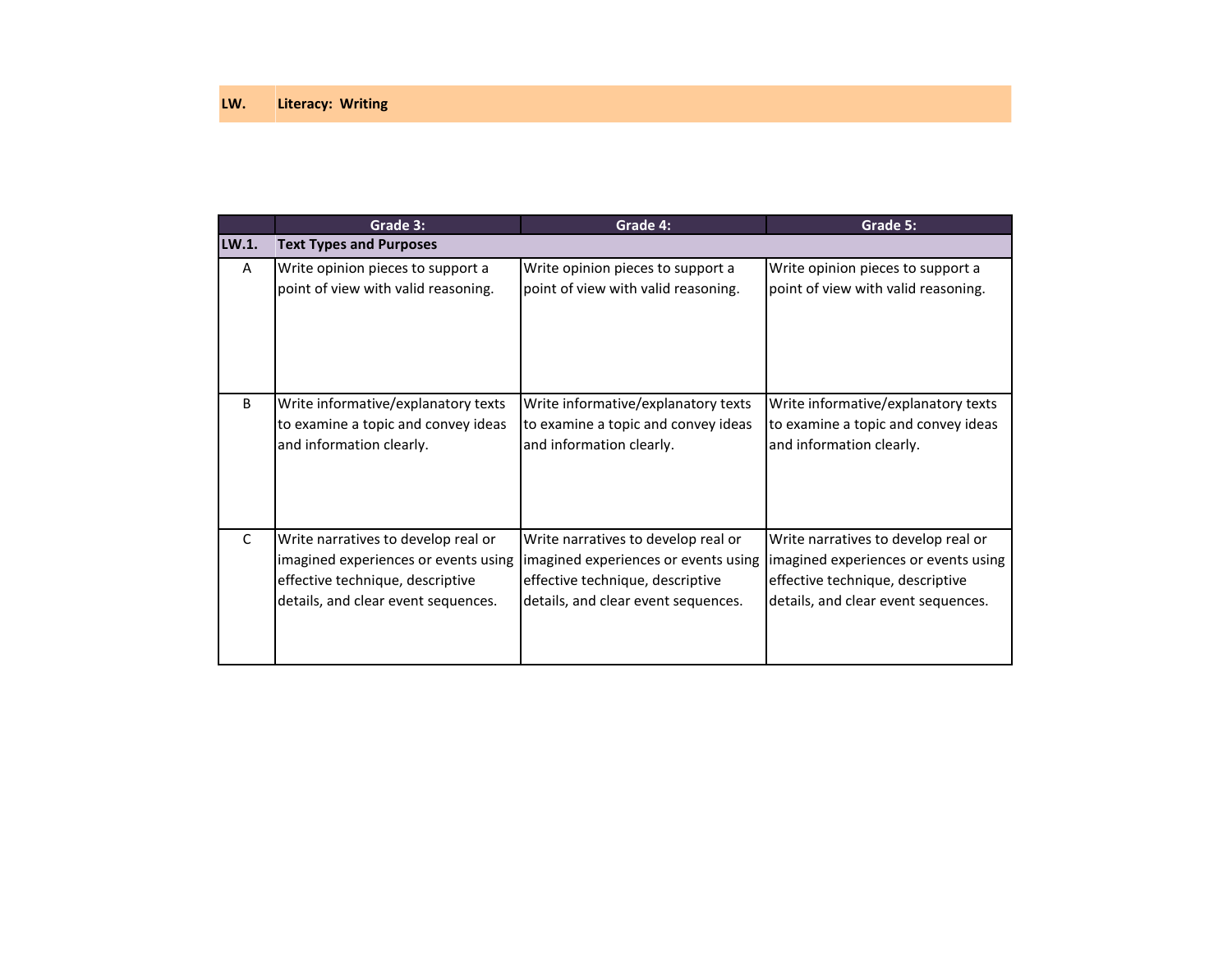|              | Kindergarten:                                                                                                                                             | Grade 1:                                                                                                                                                               | Grade 2:                                                                                                                                              |  |
|--------------|-----------------------------------------------------------------------------------------------------------------------------------------------------------|------------------------------------------------------------------------------------------------------------------------------------------------------------------------|-------------------------------------------------------------------------------------------------------------------------------------------------------|--|
| LW.2.        | <b>Production and Distribution of Writing</b>                                                                                                             |                                                                                                                                                                        |                                                                                                                                                       |  |
| A            |                                                                                                                                                           |                                                                                                                                                                        |                                                                                                                                                       |  |
| B            | With guidance and support from<br>adults, respond to questions and<br>suggestions from peers and add<br>details to strengthen writing as<br>needed.       | With guidance and support from<br>adults, focus on a topic, respond to<br>questions and suggestions from<br>peers, and add details to strengthen<br>writing as needed. | With guidance and support from<br>peers and adults, focus on a topic and<br>strengthen writing as needed by<br>revising and editing.                  |  |
| $\mathsf{C}$ | With guidance and support from<br>adults, explore a variety of digital<br>tools to produce and publish writing,<br>including in collaboration with peers. | With guidance and support from<br>adults, use a variety of digital tools to<br>produce and publish writing,<br>including in collaboration with peers.                  | With guidance and support from<br>adults, use a variety of digital tools to<br>produce and publish writing,<br>including in collaboration with peers. |  |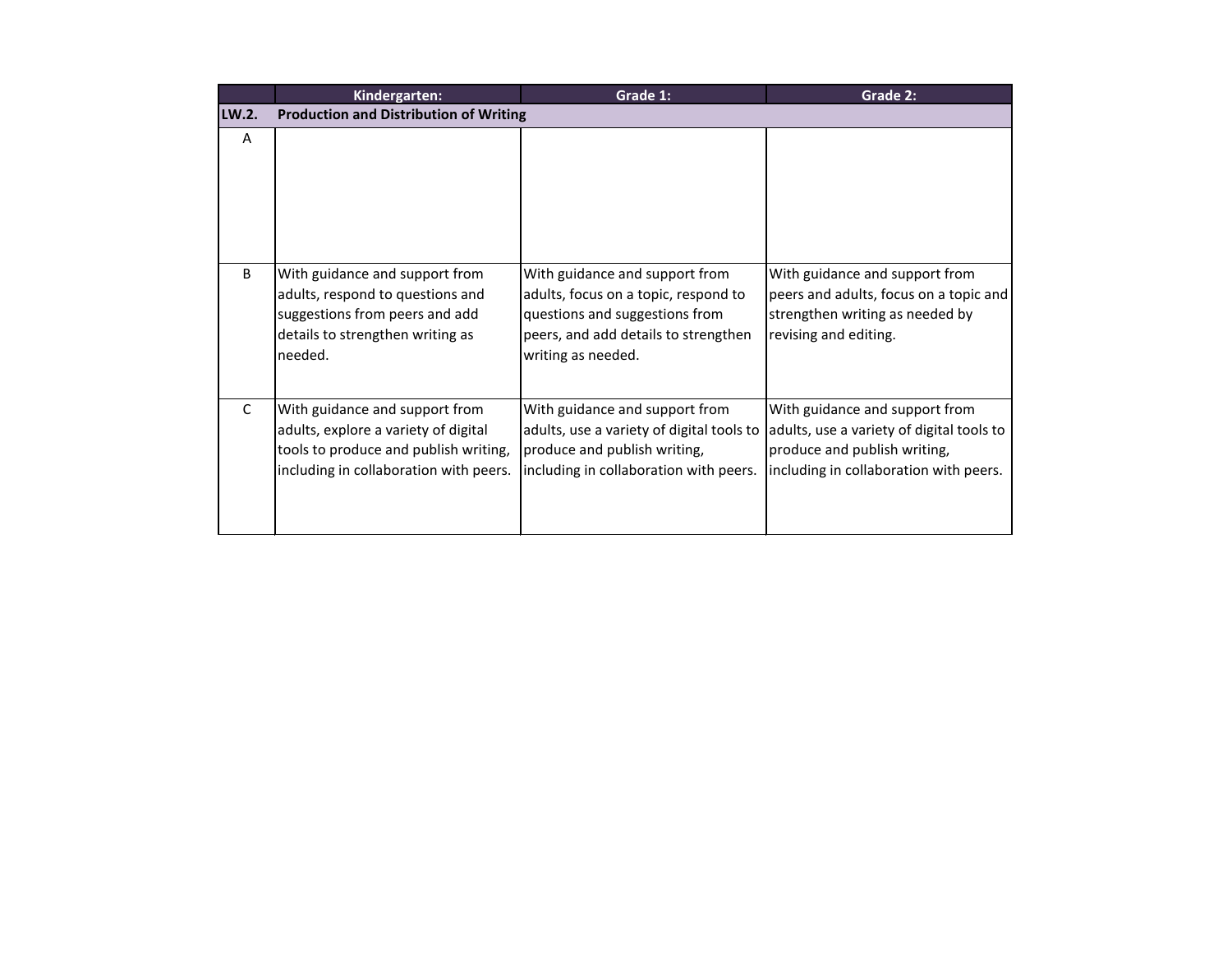|       | Grade 3:                                                                                                                                          | Grade 4:                                                                                                                               | Grade 5:                                                                                                                                                                                         |  |  |
|-------|---------------------------------------------------------------------------------------------------------------------------------------------------|----------------------------------------------------------------------------------------------------------------------------------------|--------------------------------------------------------------------------------------------------------------------------------------------------------------------------------------------------|--|--|
| LW.2. | <b>Production and Distribution of Writing</b>                                                                                                     |                                                                                                                                        |                                                                                                                                                                                                  |  |  |
| A     | With guidance and support from<br>adults, produce writing in which the<br>development and organization are<br>appropriate to task and purpose.    | which the development and<br>organization are appropriate to task,<br>purpose, and audience.                                           | Produce clear and coherent writing in Produce clear and coherent writing in<br>which the development and<br>organization are appropriate to task,<br>purpose, and audience.                      |  |  |
| B     | With guidance and support from<br>peers and adults, develop and<br>strengthen writing as needed by<br>planning, revising, and editing.            | With guidance and support from<br>peers and adults, develop and<br>strengthen writing as needed by<br>planning, revising, and editing. | With guidance and support from<br>peers and adults, develop and<br>strengthen writing as needed by<br>planning, revising, editing, rewriting,<br>or trying a new approach.                       |  |  |
| C     | With guidance and support from<br>adults, use technology to produce<br>and publish writing as well as to<br>interact and collaborate with others. | With some guidance and support<br>from adults, use technology to<br>to interact and collaborate with<br>others.                        | With some guidance and support<br>from adults, use technology to<br>produce and publish writing as well as produce and publish writing as well as<br>to interact and collaborate with<br>others. |  |  |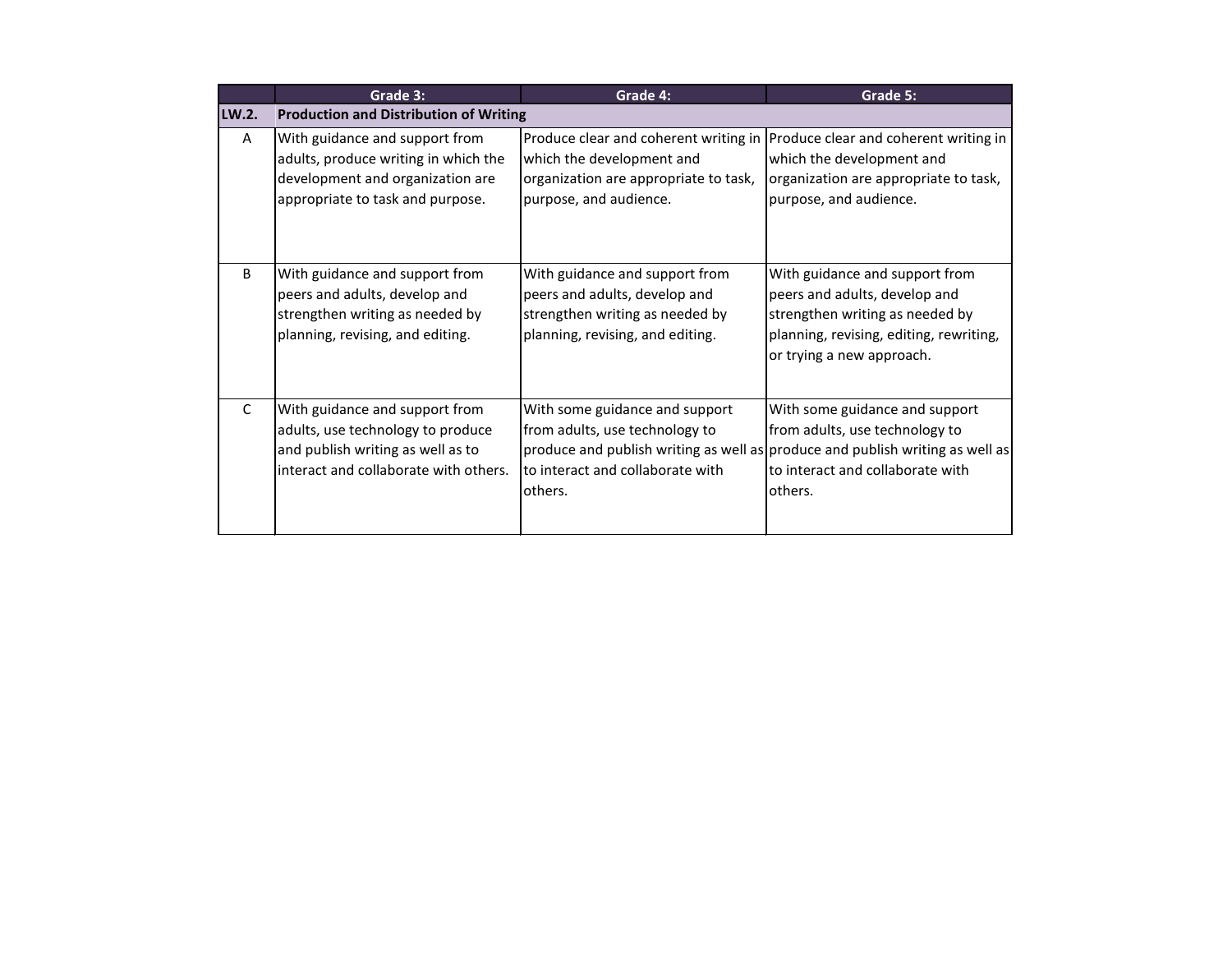|              | Kindergarten:                                                                                                                             | Grade 1:                                                                                                                                  | Grade 2:                                                                                                    |  |
|--------------|-------------------------------------------------------------------------------------------------------------------------------------------|-------------------------------------------------------------------------------------------------------------------------------------------|-------------------------------------------------------------------------------------------------------------|--|
| LW.3.        | <b>Research to Build and Present Knowledge</b>                                                                                            |                                                                                                                                           |                                                                                                             |  |
| A            | With guidance and support from<br>adults, participate in shared research<br>and writing projects.                                         | Participate in shared research and<br>writing projects.                                                                                   | Participate in shared research and<br>writing projects.                                                     |  |
| <sub>B</sub> | With guidance and support, recall<br>information from experiences or<br>gather information from provided<br>sources to answer a question. | With guidance and support, recall<br>information from experiences or<br>gather information from provided<br>sources to answer a question. | Recall information from experiences<br>or gather information from provided<br>sources to answer a question. |  |
| C            |                                                                                                                                           |                                                                                                                                           |                                                                                                             |  |

|       | Grade 3:                                                                                   | Grade 4:                                                                                                                                                                   | Grade 5:                                                                                                                                                                          |  |  |
|-------|--------------------------------------------------------------------------------------------|----------------------------------------------------------------------------------------------------------------------------------------------------------------------------|-----------------------------------------------------------------------------------------------------------------------------------------------------------------------------------|--|--|
| LW.3. | <b>Research to Build and Present Knowledge</b>                                             |                                                                                                                                                                            |                                                                                                                                                                                   |  |  |
| A     | Conduct short research projects that<br>build knowledge about a topic.                     | Conduct short research projects that<br>build knowledge through<br>investigation of different aspects of a<br>topic.                                                       | Conduct short research projects that<br>build knowledge through<br>investigation of different aspects of a<br>topic.                                                              |  |  |
| B     | Recall information from experiences<br>or gather information from a variety<br>of sources. | Recall information from experiences<br>or gather information from a variety<br>of sources, take brief notes on<br>sources, and sort evidence in to<br>provided categories. | Recall information from experiences<br>or gather information from a variety<br>of sources, summarize information in<br>notes and finished work, and provide<br>a list of sources. |  |  |
| C     |                                                                                            | Draw evidence from sources to<br>support analysis, reflection, and<br>research.                                                                                            | Draw evidence from sources to<br>support analysis, reflection, and<br>research.                                                                                                   |  |  |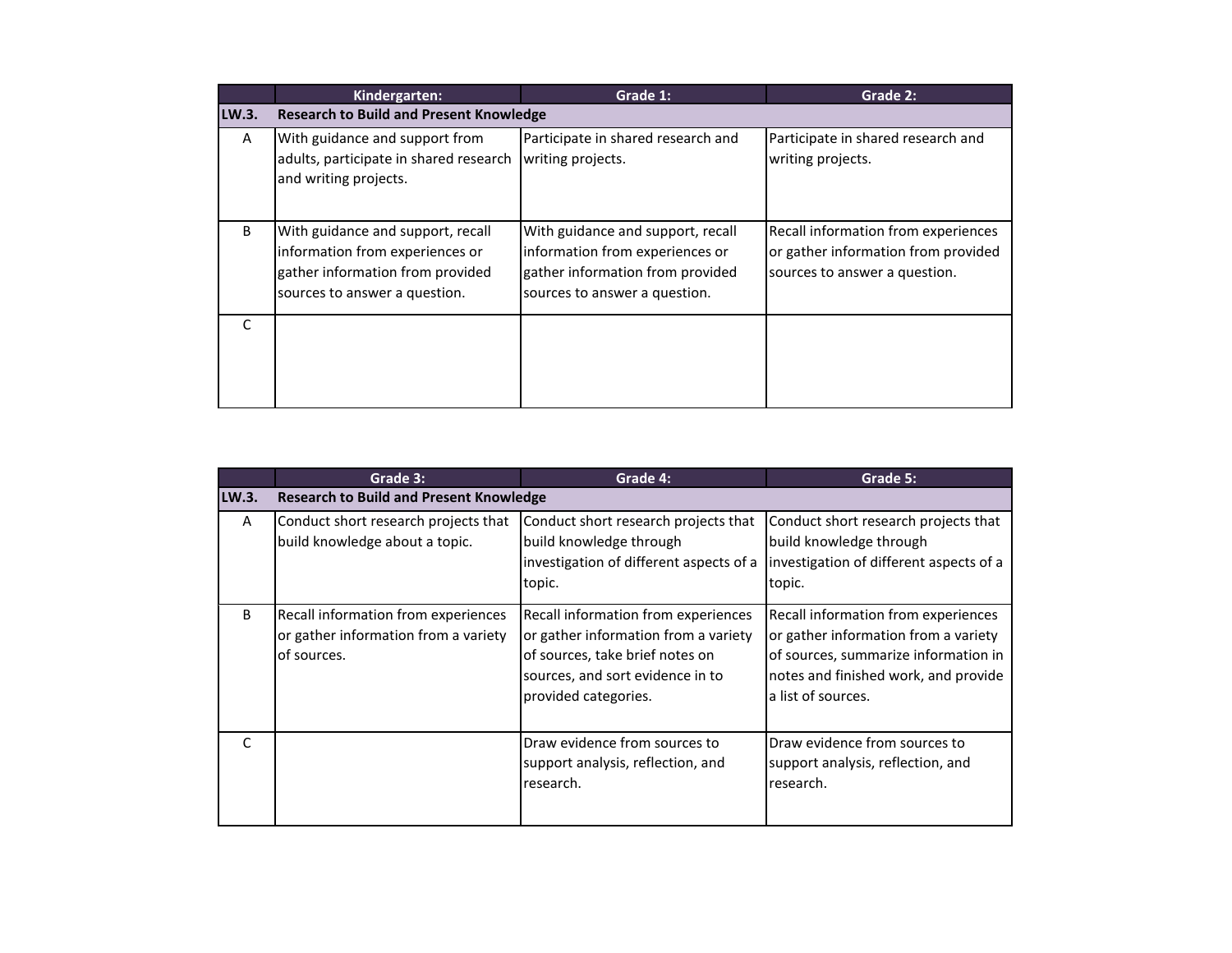|       | Kindergarten:           | Grade 1: | Grade 2: |
|-------|-------------------------|----------|----------|
| LW.4. | <b>Range of Writing</b> |          |          |
| Α     |                         |          |          |
|       |                         |          |          |
|       |                         |          |          |
|       |                         |          |          |

|       | Grade 3:                                                                             | Grade 4:                                                                            | Grade 5:                                                                            |
|-------|--------------------------------------------------------------------------------------|-------------------------------------------------------------------------------------|-------------------------------------------------------------------------------------|
| LW.4. | <b>Range of Writing</b>                                                              |                                                                                     |                                                                                     |
| Α     | Write over short and extended time<br>frames for tasks, purposes, and<br>laudiences. | Write over short and extended time<br>frames for tasks, purposes, and<br>audiences. | Write over short and extended time<br>frames for tasks, purposes, and<br>audiences. |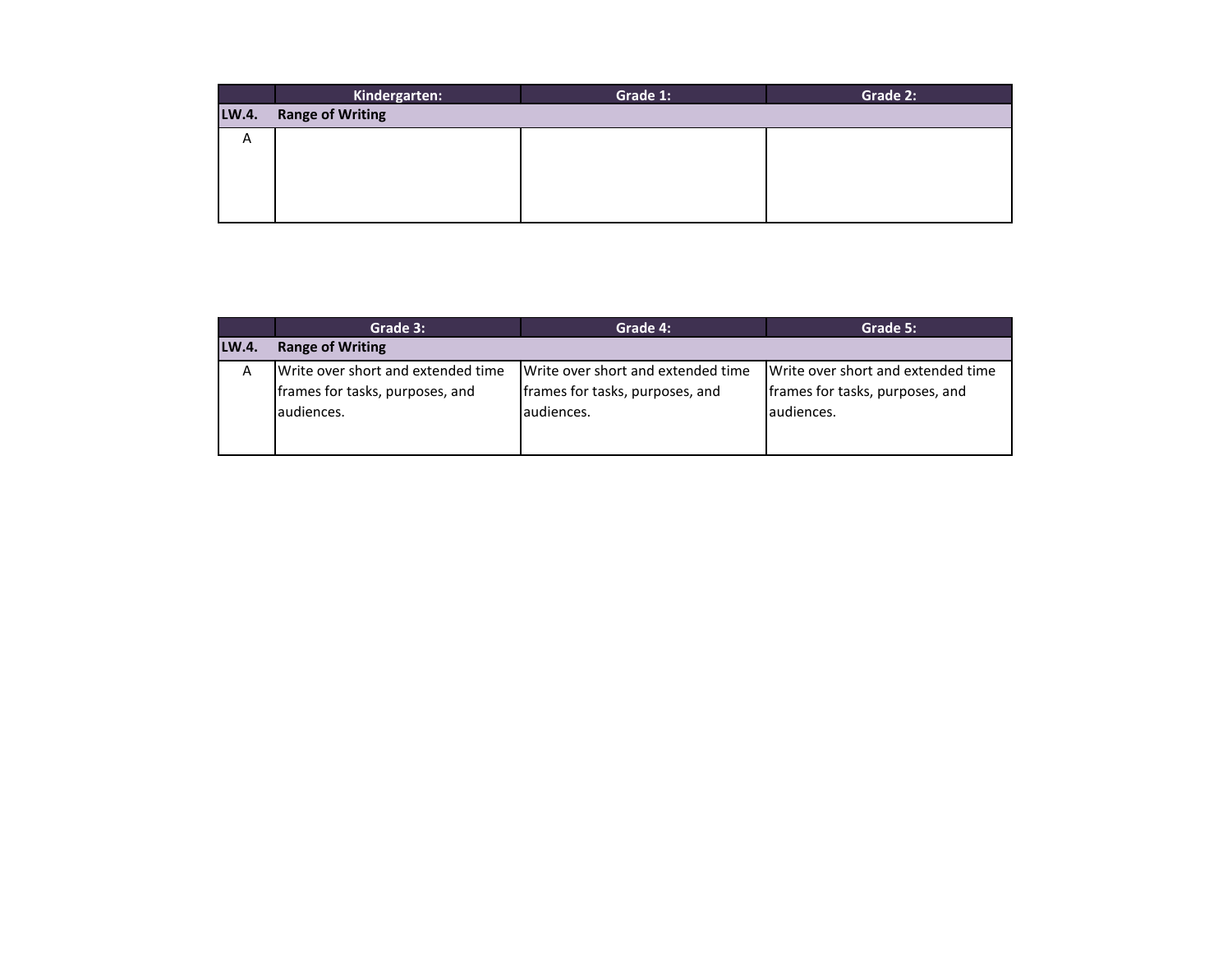|       | Kindergarten:                      | Grade 1:                           | Grade 2:                          |
|-------|------------------------------------|------------------------------------|-----------------------------------|
| LW.5. | <b>Language Development</b>        |                                    |                                   |
| A     | Demonstrate command of the         | Demonstrate command of the         | Demonstrate command of the        |
|       | conventions of standard English    | conventions of standard English    | conventions of standard English   |
|       | grammar and usage when writing.    | grammar and usage when writing.    | grammar and usage when writing.   |
|       |                                    |                                    |                                   |
| B     | Demonstrate command of the         | Demonstrate command of the         | Demonstrate command of the        |
|       | conventions of standard English    | conventions of standard English    | conventions of standard English   |
|       | capitalization, punctuation, and   | capitalization, punctuation, and   | capitalization, punctuation, and  |
|       | spelling when writing.             | spelling when writing.             | spelling when writing.            |
| C     |                                    | Develop knowledge of language and  | Use knowledge of language and its |
|       |                                    | its conventions when writing.      | conventions when writing.         |
|       |                                    |                                    |                                   |
| D     | With guidance and support from     | With guidance and support from     | Demonstrate understanding of word |
|       | adults, explore word relationships | adults, explore word relationships | relationships and word meanings.  |
|       | and word meanings.                 | and word meanings.                 |                                   |
|       |                                    |                                    |                                   |
| E     | Use acquired words and phrases.    | Use acquired words and phrases,    | Use acquired words and phrases,   |
|       |                                    | incuding conjunctions that signal  | incuding adjectives and adverbs.  |
|       |                                    | simple relationships.              |                                   |
|       |                                    |                                    |                                   |
|       |                                    |                                    |                                   |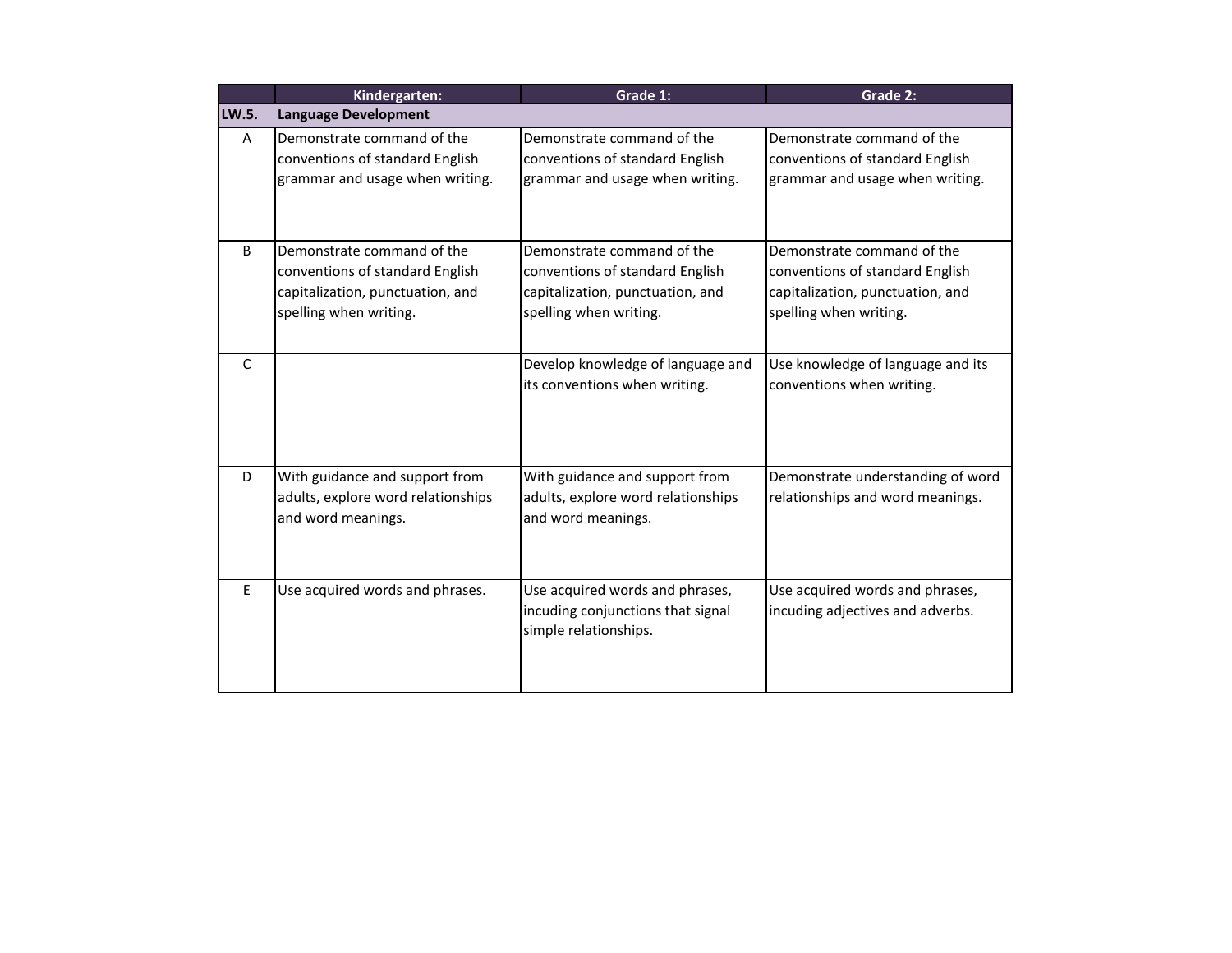|              | Grade 3:                                                                                                                    | Grade 4:                                                                                                                    | Grade 5:                                                                                                                    |
|--------------|-----------------------------------------------------------------------------------------------------------------------------|-----------------------------------------------------------------------------------------------------------------------------|-----------------------------------------------------------------------------------------------------------------------------|
| LW.5.        | <b>Language Development</b>                                                                                                 |                                                                                                                             |                                                                                                                             |
| Α            | Demonstrate command of the<br>conventions of standard English<br>grammar and usage when writing.                            | Demonstrate command of the<br>conventions of standard English<br>grammar and usage when writing.                            | Demonstrate command of the<br>conventions of standard English<br>grammar and usage when writing.                            |
| B            | Demonstrate command of the<br>conventions of standard English<br>capitalization, punctuation, and<br>spelling when writing. | Demonstrate command of the<br>conventions of standard English<br>capitalization, punctuation, and<br>spelling when writing. | Demonstrate command of the<br>conventions of standard English<br>capitalization, punctuation, and<br>spelling when writing. |
| $\mathsf{C}$ | Use knowledge of language and its<br>conventions when writing in print,<br>cursive, and typed.                              | Use knowledge of language and its<br>conventions when writing in print,<br>cursive, and typed.                              | Use knowledge of language and its<br>conventions when writing.                                                              |
| D            | Demonstrate understanding of word<br>relationships and word meanings.                                                       | Demonstrate understanding of<br>figurative language, word<br>relationships, and word meanings.                              | Demonstrate understanding of<br>figurative language, word<br>relationships, and word meanings.                              |
| E            | Use acquired words and phrases,<br>including those that signal spatial and<br>temporal relationships.                       | Acquire and use general academic<br>and domain-specific words and<br>phrases.                                               | Acquire and use general academic<br>and domain-specific words and<br>phrases.                                               |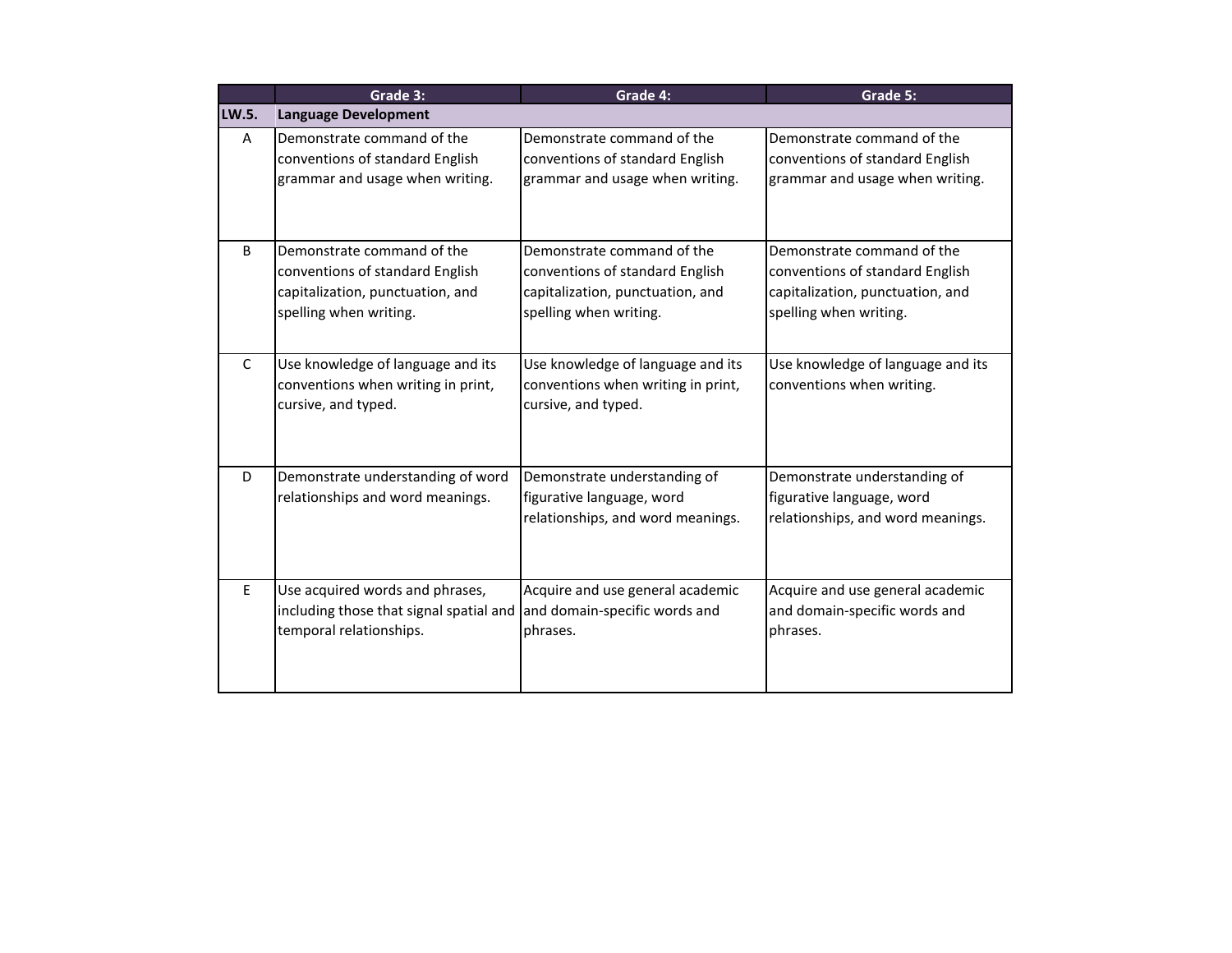## **LS. Literacy: Speaking and Listening**

|              | Kindergarten:                                                                                                                | Grade 1:                                                                                                                     | Grade 2:                                                                                                                       |  |  |
|--------------|------------------------------------------------------------------------------------------------------------------------------|------------------------------------------------------------------------------------------------------------------------------|--------------------------------------------------------------------------------------------------------------------------------|--|--|
| LS.1.        | <b>Comprehension and Collaboration</b>                                                                                       |                                                                                                                              |                                                                                                                                |  |  |
| A            | Participate in collaborative<br>conversations about topics and texts<br>with peers and adults in small and<br>larger groups. | Participate in collaborative<br>conversations about topics and texts<br>with peers and adults in small and<br>larger groups. | Participate in collaborative<br>conversations about topics and texts<br>with peers and adults in small and<br>larger groups.   |  |  |
| <sub>B</sub> | Confirm understanding of a text read<br>aloud or information presented in<br>other media.                                    | Ask and answer questions about key<br>details of a text read aloud or<br>information presented in other<br>media.            | Ask and answer questions about key<br>details of a text read aloud or<br>information presented in diverse<br>media or formats. |  |  |
| $\mathsf{C}$ | Ask and answer questions to seek<br>help or understand what the speaker<br>is saying.                                        | Ask and answer questions to get<br>information or understand what the<br>speaker is saying.                                  | Ask and answer questions to<br>understand the speakers' main<br>points.                                                        |  |  |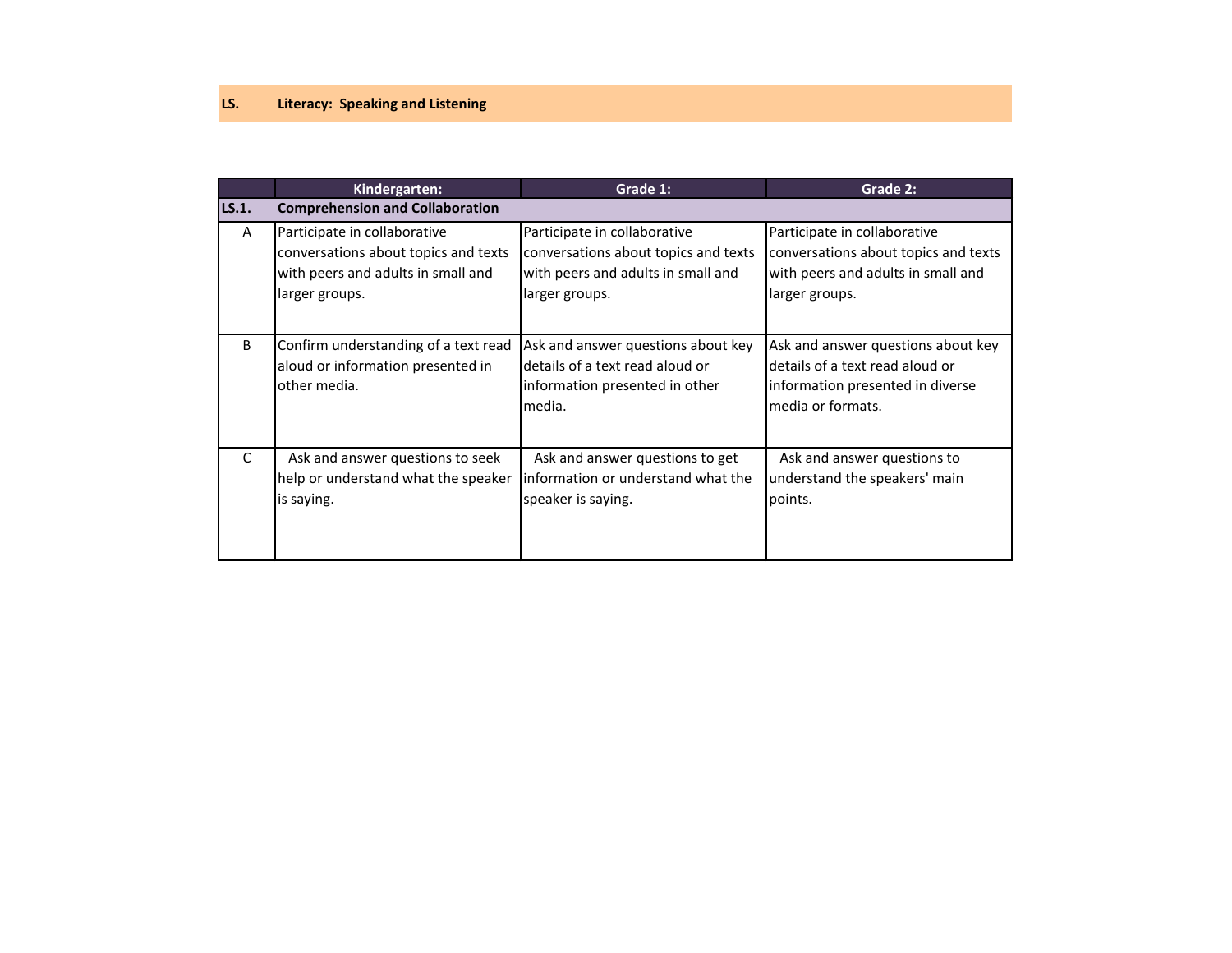#### **LS. Literacy: Speaking and Listening**

|              | Grade 3:                                                                                                                                 | Grade 4:                                                                                                                                 | Grade 5:                                                                                                                                 |
|--------------|------------------------------------------------------------------------------------------------------------------------------------------|------------------------------------------------------------------------------------------------------------------------------------------|------------------------------------------------------------------------------------------------------------------------------------------|
| LS.1.        | <b>Comprehension and Collaboration</b>                                                                                                   |                                                                                                                                          |                                                                                                                                          |
| A            | Engage in a range of collaborative<br>discussions on topics and texts,<br>building on others' ideas and<br>expressing their own clearly. | Engage in a range of collaborative<br>discussions on topics and texts,<br>building on others' ideas and<br>expressing their own clearly. | Engage in a range of collaborative<br>discussions on topics and texts,<br>building on others' ideas and<br>expressing their own clearly. |
| <sub>B</sub> | Determine the main ideas of of a text<br>read aloud or information presented<br>in diverse media or formats.                             | Paraphrase portions of a text read<br>aloud or information presented in<br>diverse media or formats.                                     | Summarize a written text read aloud<br>or information presented in diverse<br>media or formats.                                          |
| $\mathsf{C}$ | Ask and answer questions to clarify<br>comprehension, gather additional<br>information, or deepen<br>understanding.                      | Identify the reasons and evidence a<br>speaker provides to support<br>particular points.                                                 | Summarize and explain the reasons<br>and evidence a speaker provides to<br>support particular points.                                    |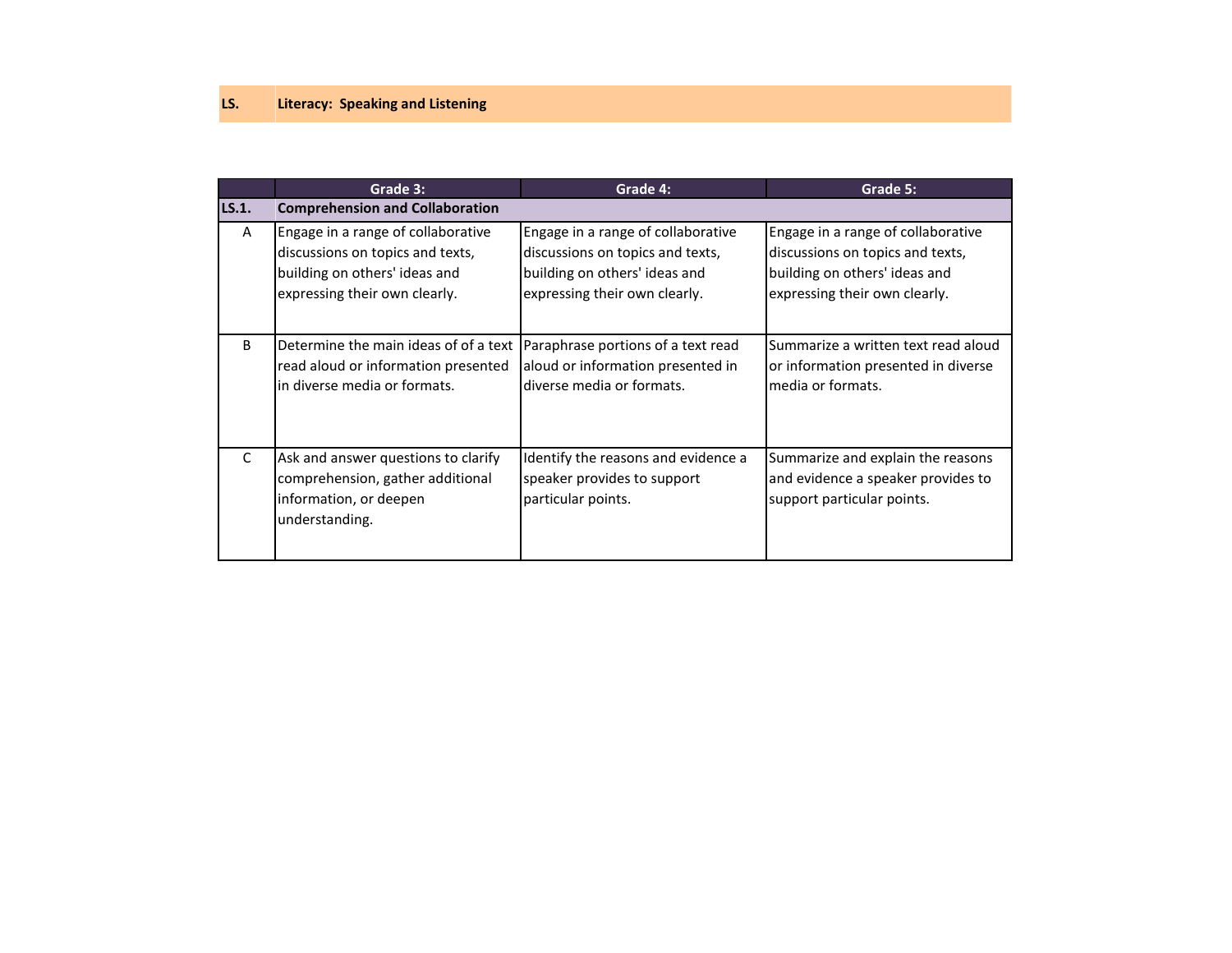|              | Kindergarten:                                                                                                              | Grade 1:                                                                                                        | Grade 2:                                                                                                                   |  |
|--------------|----------------------------------------------------------------------------------------------------------------------------|-----------------------------------------------------------------------------------------------------------------|----------------------------------------------------------------------------------------------------------------------------|--|
| LS.2.        | Presentation of Knowledge and Ideas                                                                                        |                                                                                                                 |                                                                                                                            |  |
| $\mathsf{A}$ | Describe familiar people, places,<br>things, and events and, with<br>prompting and support, provide<br>ladditional detail. | Describe people, places, things, and<br>events with relevant details,<br>expressing ideas and feelings clearly. | Tell a story or recount an experience<br>with appropriate facts and details,<br>speaking audibly in coherent<br>sentences. |  |
| B            | Add drawings or other visual displays<br>to provide additional detail.                                                     | Add drawings or other visual displays<br>to clarify ideas, thoughts, and<br>feelings.                           | Create audio recordings, drawings, or<br>other visual displays to clarify ideas,<br>thoughts, and feelings.                |  |
| $\mathsf{C}$ | Speak audibly and express thoughts,<br>feelings, and ideas clearly.                                                        | Speak in complete sentences to task<br>and situation.                                                           | Speak in complete sentences to task<br>and situation in order to provide<br>requested detail or clarification.             |  |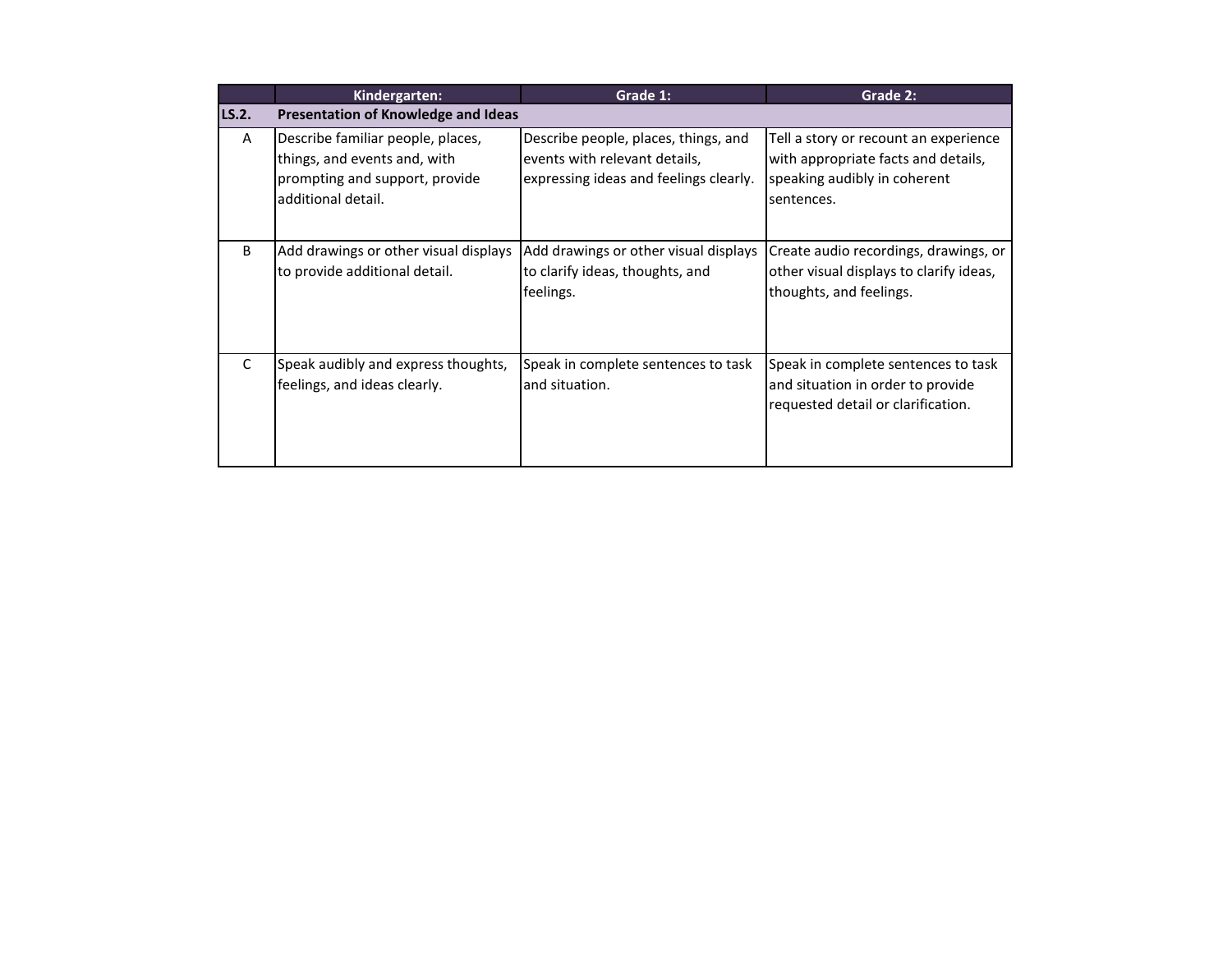|              | Grade 3:                                                                                                                                                      | Grade 4:                                                                                                                              | Grade 5:                                                                                                                               |  |  |
|--------------|---------------------------------------------------------------------------------------------------------------------------------------------------------------|---------------------------------------------------------------------------------------------------------------------------------------|----------------------------------------------------------------------------------------------------------------------------------------|--|--|
| LS.2.        | Presentation of Knowledge and Ideas                                                                                                                           |                                                                                                                                       |                                                                                                                                        |  |  |
| A            | Report on a topic or text, tell a story,<br>or recount an experience with<br>appropriate facts and details,<br>speaking clearly at an understandable<br>pace. | Report on a topic or text, tell a story,<br>or recount an experience in an<br>organized manner.                                       | Report on a topic or text or present<br>an opinion in an organized manner.                                                             |  |  |
| <sub>B</sub> | Create audio recordings, drawings, or<br>other visual displays to emphasize or<br>enhance details or points.                                                  | Create audio recordings, drawings, or<br>other visual displays to emphasize or<br>enhance the development of main<br>ideas or themes. | Include various multimedia<br>components and visual displays to<br>emphasize or enhance the<br>development of main ideas or<br>themes. |  |  |
| $\mathsf{C}$ | Speak in compete sentences to task<br>and situation in order to provide<br>requested detail or clarification.                                                 | Distinguish between formal and<br>informal conversation when speaking.                                                                | Adapt speech to a variety of contexts<br>and tasks, distinguishing between<br>formal and informal conversation<br>when speaking.       |  |  |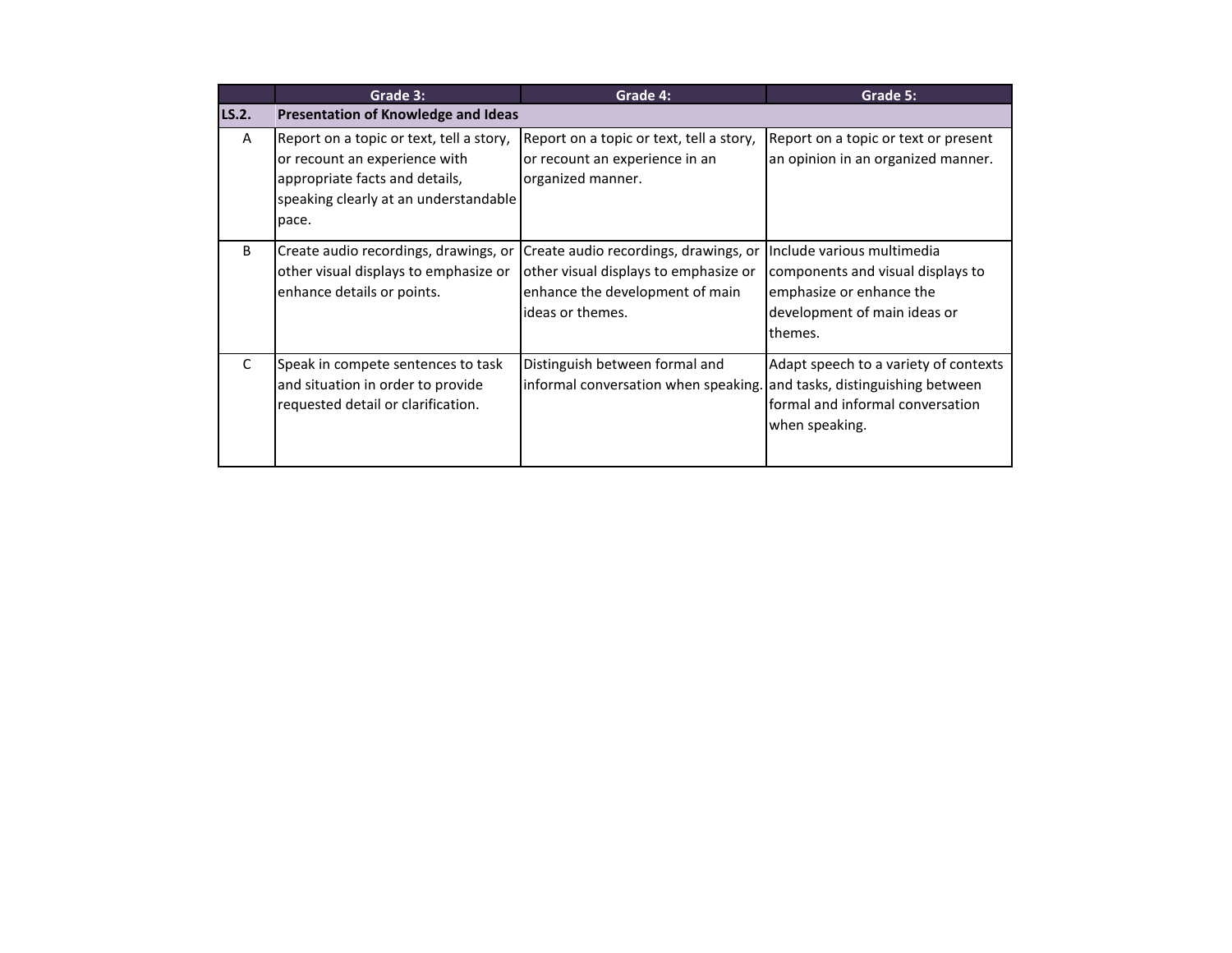|              | Kindergarten:                                                                                     | Grade 1:                                                                                                                | Grade 2:                                                                                          |
|--------------|---------------------------------------------------------------------------------------------------|-------------------------------------------------------------------------------------------------------------------------|---------------------------------------------------------------------------------------------------|
| LS.3.        | <b>Language Development</b>                                                                       |                                                                                                                         |                                                                                                   |
| A            | Demonstrate command of the<br>conventions of standard English<br>grammar and usage when speaking. | Demonstrate command of the<br>conventions of standard English<br>grammar and usage when speaking.                       | Demonstrate command of the<br>conventions of standard English<br>grammar and usage when speaking. |
| B            |                                                                                                   | Develop knowledge of language when Use knowledge of language and its<br>listening and its conventions when<br>speaking. | conventions when speaking or<br>listening.                                                        |
| $\mathsf{C}$ | Determine or clarify the meaning of<br>unknown and multiple-meaning<br>words and phrases.         | Determine or clarify the meaning of<br>unknown and multiple-meaning<br>words and phrases.                               | Determine or clarify the meaning of<br>unknown and multiple-meaning<br>words and phrases.         |
| D            | With guidance and support from<br>adults, explore word relationships<br>and word meanings.        | With guidance and support from<br>adults, explore word relationships<br>and word meanings.                              | Demonstrate understanding of word<br>relationships and nuances and word<br>meanings.              |
| E            | Use acquired words and phrases.                                                                   | Use acquired words and phrases,<br>incuding conjunctions that signal<br>simple relationships.                           | Use acquired words and phrases,<br>incuding adjectives and adverbs.                               |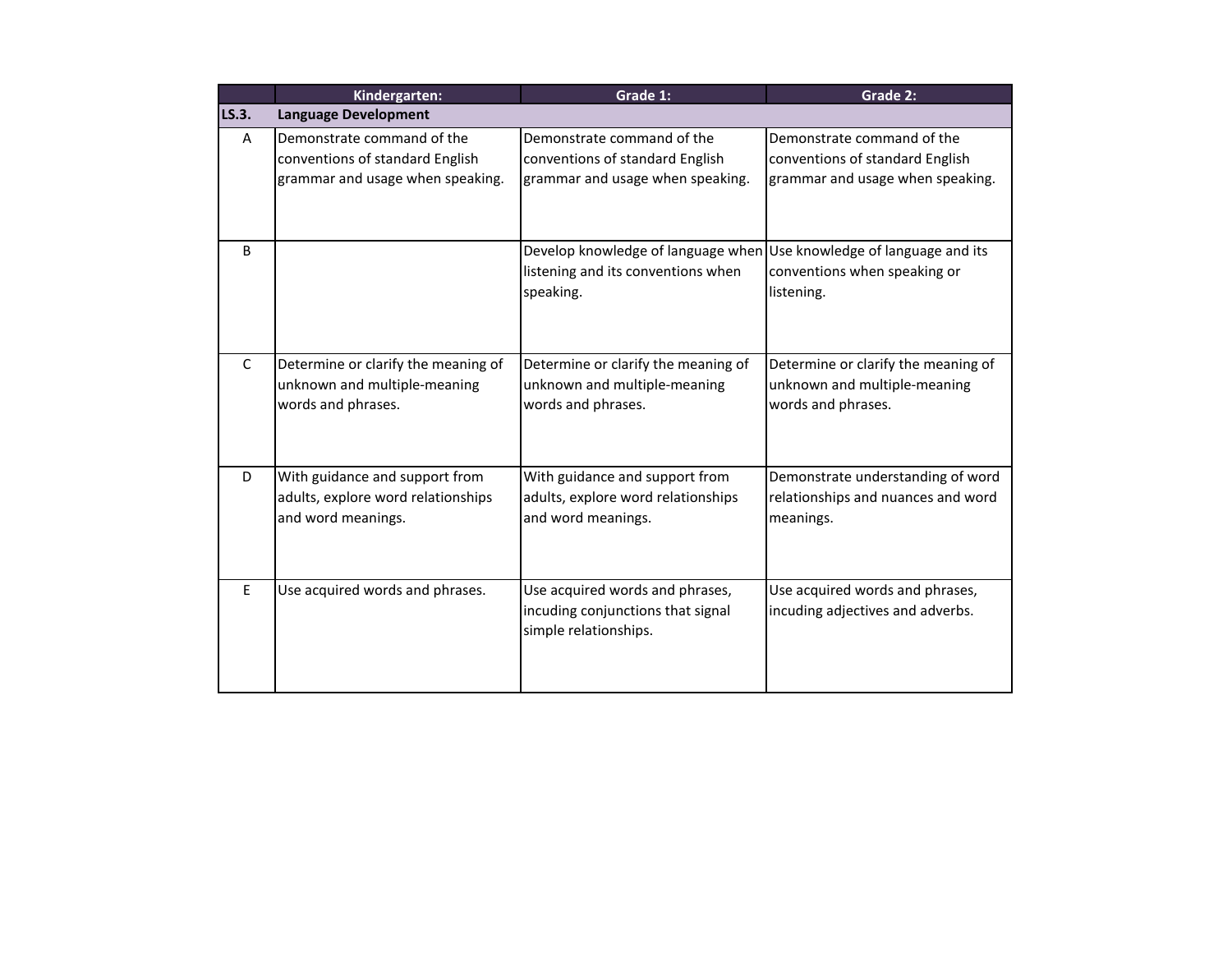|              | Grade 3:                                | Grade 4:                            | Grade 5:                            |
|--------------|-----------------------------------------|-------------------------------------|-------------------------------------|
| LS.3.        | <b>Language Development</b>             |                                     |                                     |
| Α            | Demonstrate command of the              | Demonstrate command of the          | Demonstrate command of the          |
|              | conventions of standard English         | conventions of standard English     | conventions of standard English     |
|              | grammar and usage when speaking.        | grammar and usage when speaking.    | grammar and usage when speaking.    |
| B            | Use knowledge of language and its       | Use knowledge of language and its   | Use knowledge of language and its   |
|              | conventions when speaking or            | conventions when speaking or        | conventions when speaking or        |
|              | listening.                              | listening.                          | listening.                          |
| $\mathsf{C}$ | Determine or clarify the meaning of     | Determine or clarify the meaning of | Determine or clarify the meaning of |
|              | unknown and multiple-meaning            | unknown and multiple-meaning        | unknown and multiple-meaning        |
|              | words and phrases.                      | words and phrases.                  | words and phrases.                  |
| D            | Demonstrate understanding of word       | Demonstrate understanding of        | Demonstrate understanding of        |
|              | relationships and nuances and word      | figurative language, word           | figurative language, word           |
|              | meanings.                               | relationships, and word meanings.   | relationships, and word meanings.   |
| E            | Use acquired words and phrases,         | Acquire and use general academic    | Acquire and use general academic    |
|              | including those that signal spatial and | and domain-specific words and       | and domain-specific words and       |
|              | temporal relationships.                 | phrases.                            | phrases.                            |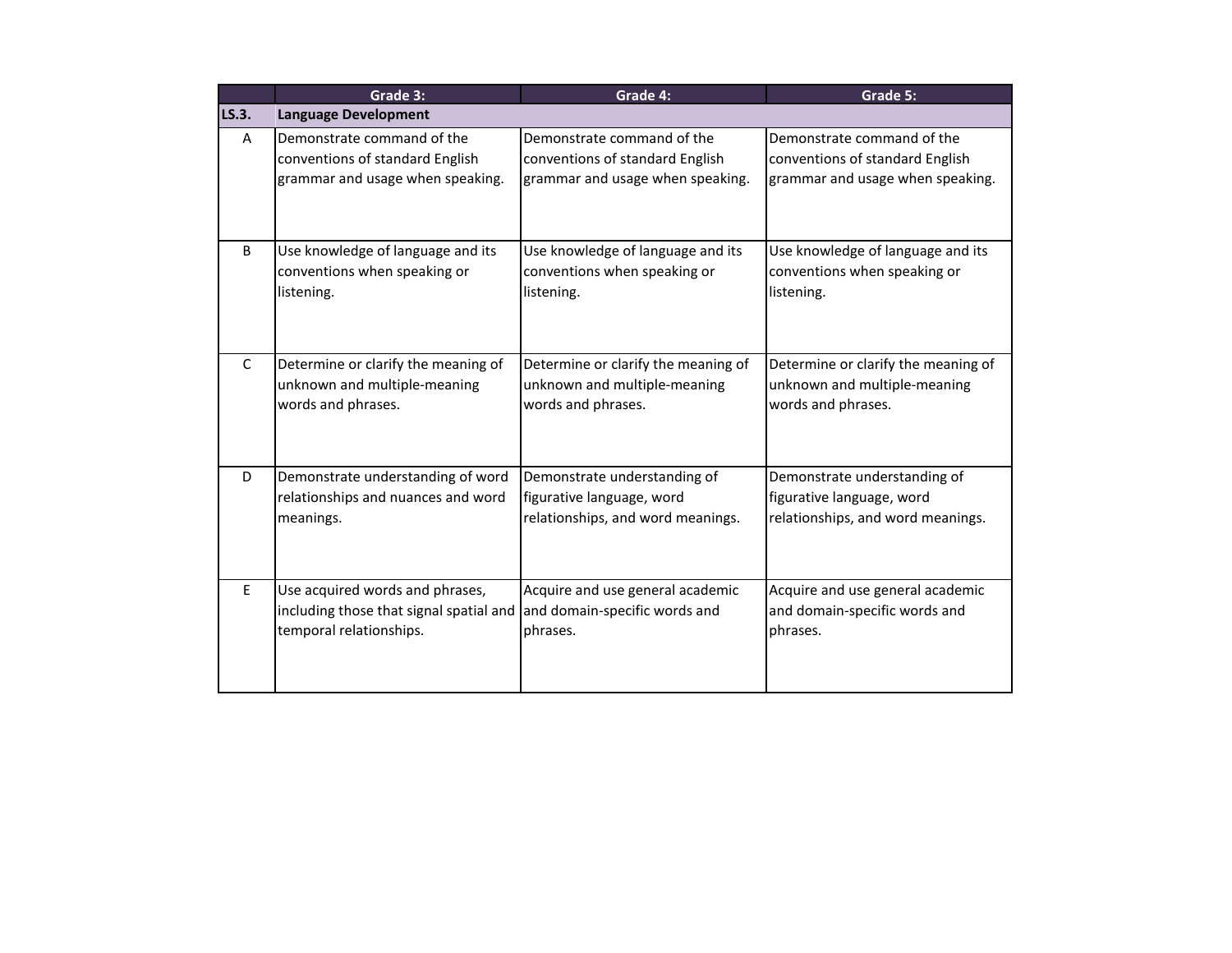| Literacy Standards - Grades 6-8                     |  |  |  |
|-----------------------------------------------------|--|--|--|
| LR. Literacy: Reading                               |  |  |  |
| LR.1. Key Ideas and Details                         |  |  |  |
| <b>LR.2. Craft and Structure</b>                    |  |  |  |
| LR.3. Integration of Knowledge and Ideas            |  |  |  |
| LR.4. Range of Reading and Level of Text Complexity |  |  |  |
| LW. Literacy: Writing                               |  |  |  |
| LW.1. Text Types and Purposes                       |  |  |  |
| LW.2. Production and Distribution of Writing        |  |  |  |
| LW.3. Research to Build and Present Knowledge       |  |  |  |
| LW.4. Range of Writing                              |  |  |  |
| LS. Literacy: Speaking and Listening                |  |  |  |
| LS.1. Comprehension and Collaboration               |  |  |  |
| LS.2. Presentation of Knowledge and Ideas           |  |  |  |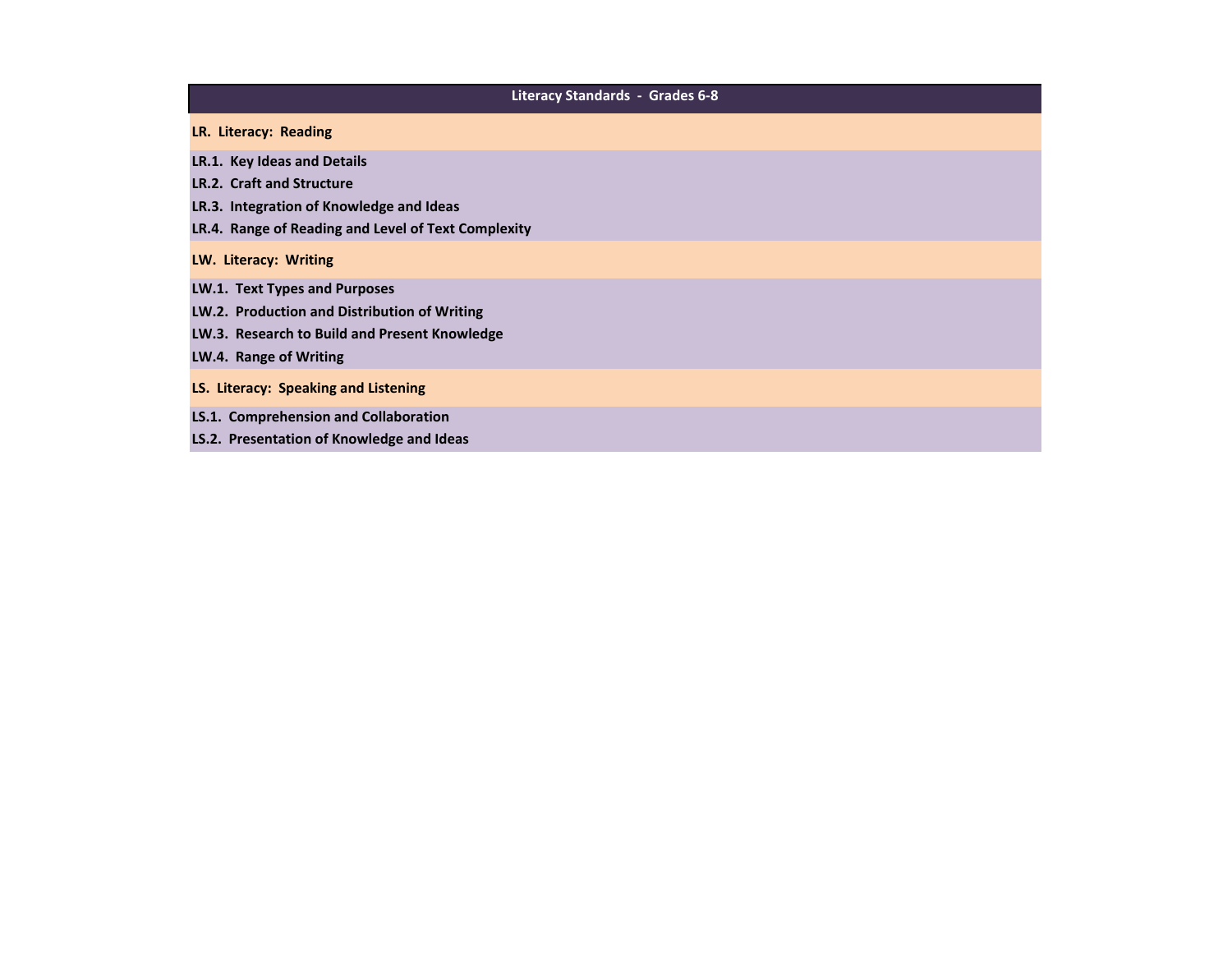### **LR. Literacy: Reading**

| Grades 6-8:                 |                                                                                                      |  |
|-----------------------------|------------------------------------------------------------------------------------------------------|--|
| LR.1. Key Ideas and Details |                                                                                                      |  |
| A                           | Understand words and phrases in a text, including technical, inferred, and figurative meaning.       |  |
| B                           | Make inferences within text while citing evidence.                                                   |  |
| C                           | Determine central ideas and analyze development; summarize key ideas and details.                    |  |
| D                           | Describe how a plot unfolds in a series of episodes as well as how the characters or themes develop. |  |
|                             | LR.2. Craft and Structure                                                                            |  |
| A                           | Read and comprehend complex literary and informational texts proficiently.                           |  |
| B                           | Analyze structure of text and how sentences and paragraphs relate to each other.                     |  |
| C                           | Analyze how and why individuals, events, or ideas develop and interact throughout a text.            |  |
| D                           | Assess how point of view or purpose shapes the content and style of a text.                          |  |
|                             | LR.3. Integration of Knowledge and Ideas                                                             |  |
| A                           | Integrate and evaluate content presented in diverse formats or media.                                |  |
| B                           | Evaluate argument in a text with validity of reasoning and relevance of evidence.                    |  |
| $\mathsf{C}$                | Analyze multiple texts, comparing themes or topics to build knowledge.                               |  |
|                             | LR.4. Range of Reading and Level of Text Complexity                                                  |  |
| Α                           | Read and comprehend literature at appropriate grade level independently and proficiently.            |  |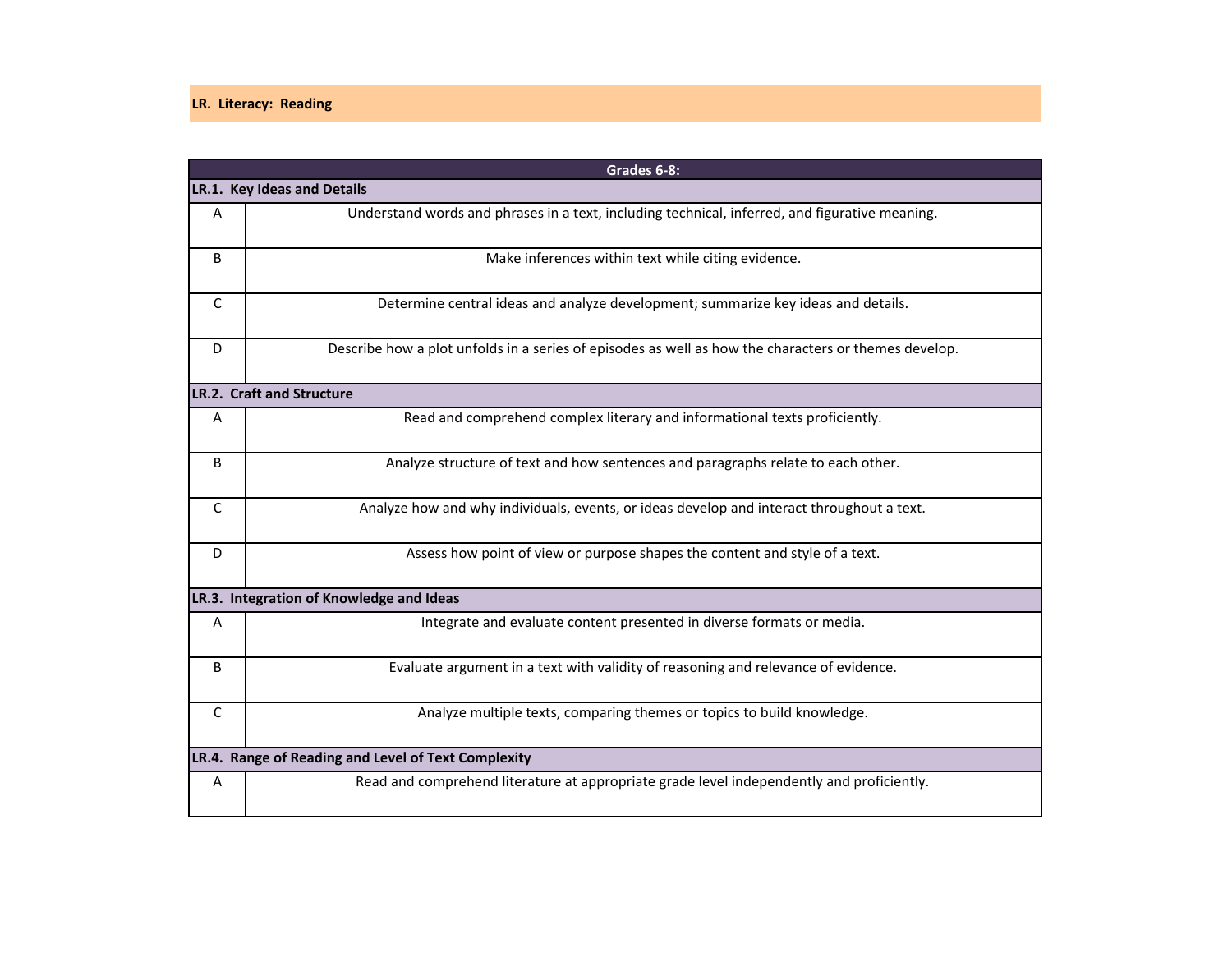## **LW. Literacy: Writing**

|                        | Grades 6-8:                                                                                                 |  |
|------------------------|-------------------------------------------------------------------------------------------------------------|--|
|                        | LW.1. Text Types and Purposes                                                                               |  |
| A                      | Write arguments to support claims using valid reasoning and relevant evidence.                              |  |
| B                      | Write informative and/or explanatory texts to examine and convey complex ideas and information.             |  |
| C                      | Write narratives to develop events using a variety of techniques, details, and sequences.                   |  |
|                        | LW.2. Production and Distribution of Writing                                                                |  |
| Α                      | Produce clear and organized writing that is appropriate to task, purpose, and audience.                     |  |
| B                      | Develop and strengthen writing by planning, revising, editing, and re-writing.                              |  |
| C                      | Use technology to produce and publish writing with the intent of interaction and collaboration with others. |  |
|                        | LW.3. Research to Build and Present Knowledge                                                               |  |
| A                      | Conduct research projects demonstrating understanding of subject.                                           |  |
| B                      | Gather relevant, credible, and accurate information with ethical integration.                               |  |
| $\mathsf{C}$           | Draw evidence from literary or informational texts to support analysis, reflection, and research.           |  |
| LW.4. Range of Writing |                                                                                                             |  |
| A                      | Write over extended time frames for tasks, purposes, and audiences.                                         |  |